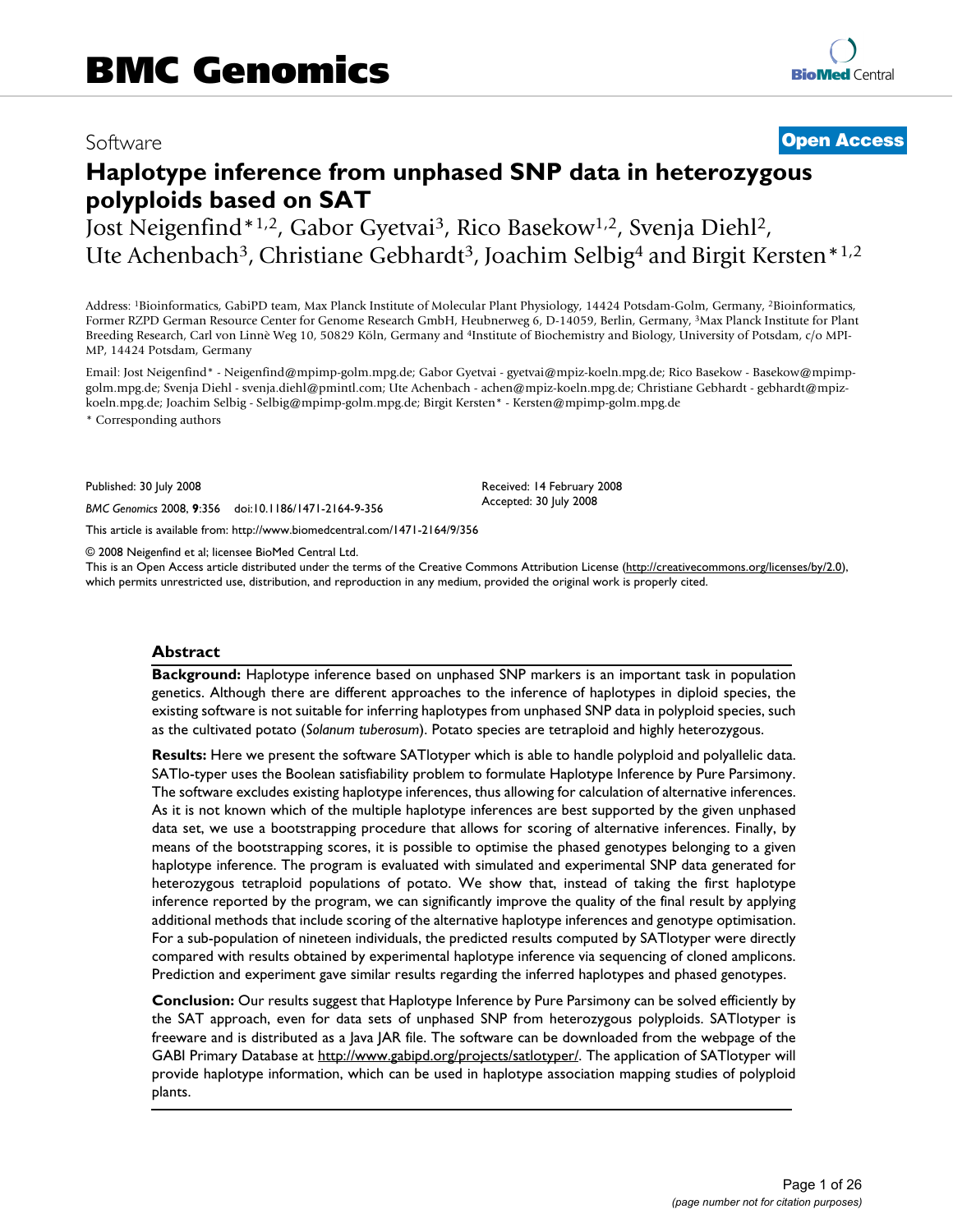# **Background**

In the case of homozygous genotypes, such as maize or many other inbreeding crop species, haplotypes can be directly drawn from comparison of the amplified genomic sequence at a given locus between different individuals [1]. Difficulties arise if homozygous genotypes are not available, for example, in non-inbred, tetraploid potato [2]. In such cases, it is necessary to determine the haplotype phase from unphased SNP (single nucleotide polymorphism) data. There are several approaches for inferring haplotypes, based on (i) statistical methods, such as the EM algorithm and Gibbs sampling or (ii) the parsimony principle [3]. These approaches have, however, been developed for biallelic and diploid species. There is currently no software available for haplotype identification in more complex polyploids [2,4]. In the case of autotetraploids [4], one has to tackle more phaseunknown alleles than in diploids, which results in a combinatorial explosion of possible haplotypes.

In this study, we aimed at the development and evaluation of a generalised approach for calculating haplo-types in polyploid species using the parsimony principle. The goal of haplotype inference is to find a set of haplotypes explaining every genotype present in a given unphased population. The parsimony principle can be used to find the smallest set of haplotypes, such that each genotype in the population can be explained by a ploidy-specific number of haplotypes from the set of haplotypes. The objective of minimising the number of haplotypes explaining a SNP data set is called Haplotype Inference by Pure Parsimony (HIPP) [5] and was shown to be NP-hard [6]. Lynce and Marques-Silva recently formulated the problem as an instance of the Boolean satisfiability problem, called SAT [7,8], that can be solved orders of magnitude faster than the existing ILP (integer linear programming) formulation [7,9,10]. Unfortunately, the SAT formulation is also restricted to unphased biallelic SNP data of diploid species. Here, we present a generalisation for polyploids of the SAT approach developed by Lynce and Marques-Silva [7,8]. This generalisation resulted in the development of the SATlotyper software tool. We tested and evaluated SATlotyper with simulated and experimental data sets of unphased SNP sites from a specific potato locus. SNP data were obtained from different populations of tetraploid individuals. For a subset of individuals, we compared the computed haplotypes with experimental haplotypes identified by amplicon cloning and sequencing [2].

# **Implementation**

First, basic terms are defined and the basic problem is formulated. Then, the SAT model for biallelic polyploids is presented. This is followed by the extension of the model to polyploid and polyallelic SNP sites. After that, constraints are given for breaking symmetries in haplotypes and genotypes. Constraints are also formulated for alternative most parsimonious sets of explaining haplotypes as well as for alternative inferences of genotypes. A bootstrapping procedure for scoring haplotypes and a method for optimising alternative genotype inferences based on these scores is presented. Afterwards, lower and upper bounds of the most parsimonious explanation are mentioned and the definition of a norm for comparing genotypes is given. Finally, the realisation of SATlotyper is considered.

# *Basic definitions*

The genome of every higher developed species, whether animal, plant or fungus, is based on a species-dependent number of homologous sets of chromosomes. The number of sets ranges from at least one set as it is found in yeast, which is a *haploid* species, followed by two sets in human (*diploid*) to much bigger numbers like four sets (*tetraploid*) in some varieties of the potato (e.g. *Solanum tuberosum*) or six homologous sets (*hexaploid*) in wheat (e.g. *Triticum aestivum*). The strawberry (e.g. *Fragaria ananassa*) can even have eight sets (*octaploid*). Chromosomes are sequences over the nucleotide alphabet, where the position of a specific nucleotide on the chromosome is called *site* or *locus* (Figure 1).

*Single Nucleotide Polymorphism* or *SNP* is a DNA sequence variation, occurring when a single nucleotide is altered [7]. Thus, a site in a population of a species is a SNP site if at least a second sort of nucleotide occurs at this site at least once.

An *allele* is a different form of some segment of a chromosome, such as a second sort of nucleotide at a SNP site. Here, we focus on SNP sites. A SNP site that contains two different alleles is called *biallelic*, a SNP site that contains three different alleles is called *triallelic* and a SNP site that contains four different alleles is called *tetraallelic*.

A *haplotype* is the genetic constitution of a sequence of nucleotides [7]. The underlying data that forms a haplotype can be the full DNA sequence in the region, or more commonly the SNP sites in that region [7]. Polyploid organisms contain two or more homologous haplotypes.

A *genotype* describes the conflated data of a set of homologous haplotypes. In other words, an *explanation* for a genotype is a ploidy-specific number of homologous haplotypes. An *unphased genotype* is a genotype for which no set of explaining haplotypes is defined. There are, however, many possible sets of haplotypes explaining one given unphased genotype. A *phased genotype* is a genotype for which at least one set of explaining haplotypes is defined. If for a given site all explaining haplotypes have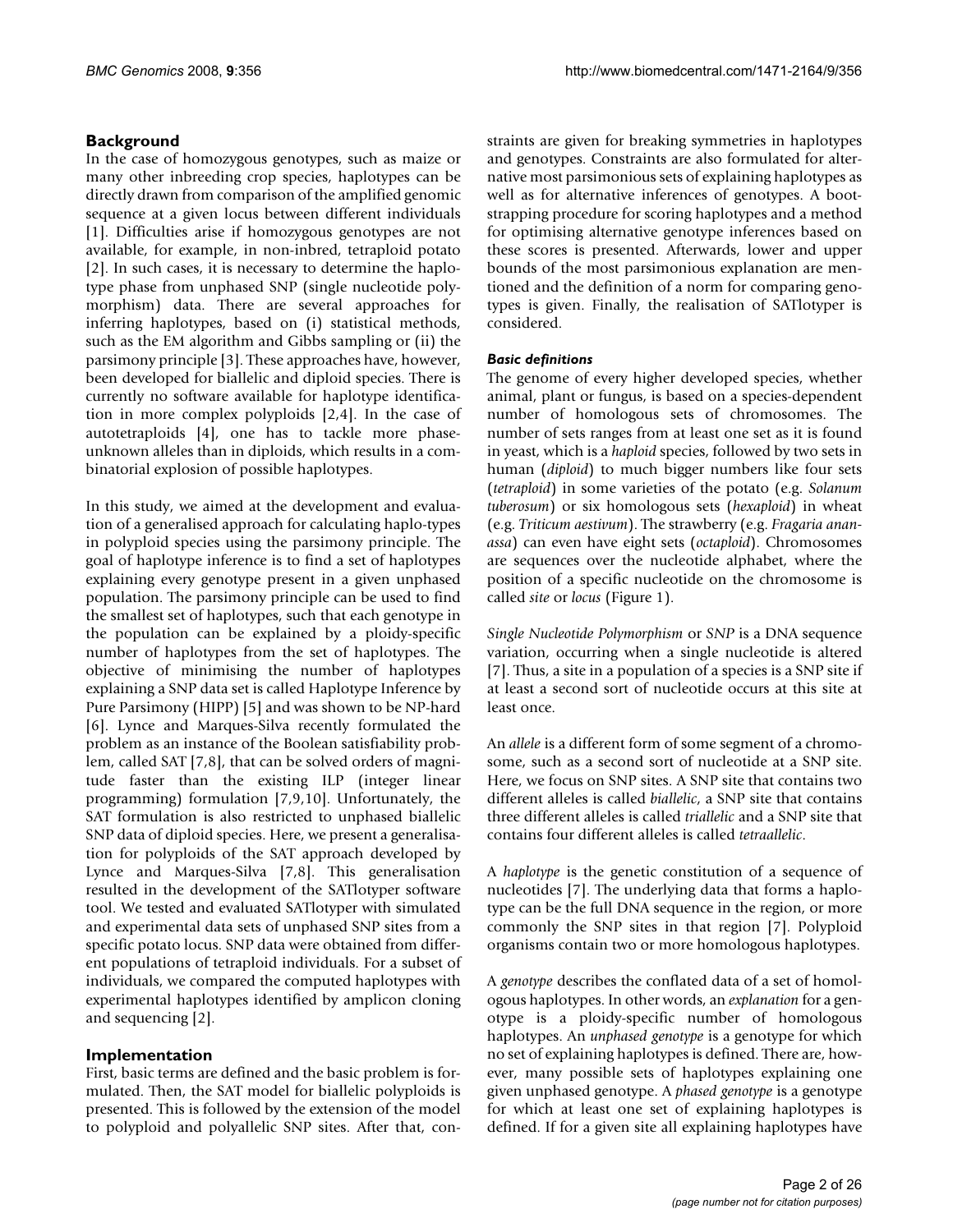

**Schema of terms related to the HIPP**. The total genotype of a tetraploid species consists of four chromosomes (Chromosome A-D) where two chromosomes come from the first parent (blue) and the other two from the second (green). A locus is a fixed position on a chromosome often consisting of many nucleotides. Four haplotypes (Haplotype A-D) represent the nucleotide sequence of the corresponding locus on the four chromosomes. The four haplotypes  $A^*$ -D\* represent the conflated data of genotype\* and thus explain genotype\* (see also Figure 2, Figure 3 and Figure 7). The example illustrates a population of one individual. A homozygous site of the presented individual and locus becomes a SNP site, if a second individual is added which is heterozygous at a site different from SNP1-4 (and vice versa).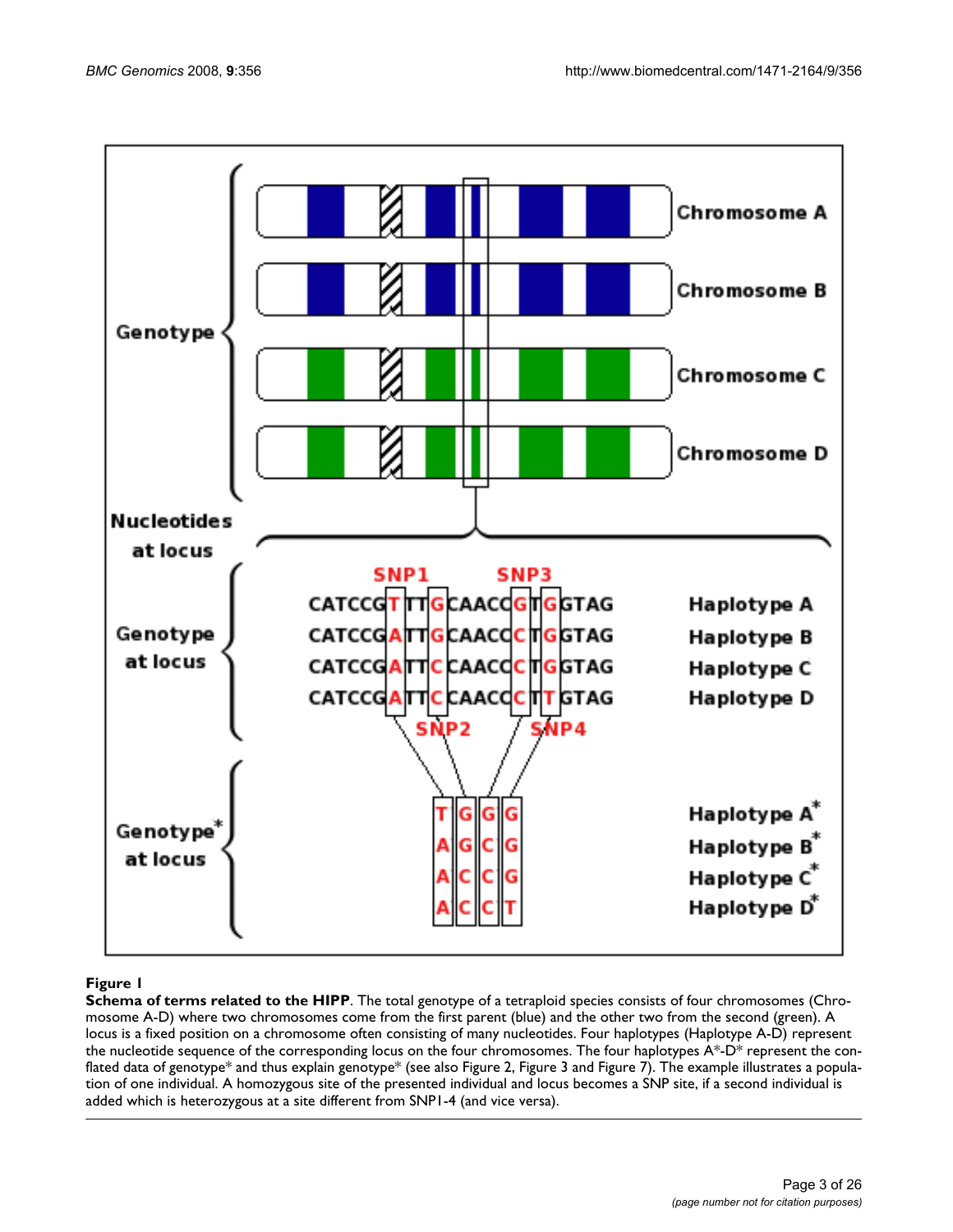the same value, then the genotype is said to be *homozygous* at that side. Otherwise the genotype is said to be *heterozygous* at that side.

Figure 1 illustrates how the different terms are related to each other.

# *Problem formulation*

A SNP site of an individual is a string over the nucleotide alphabet  $\Sigma = \{A, C, G, T\}$  with size determined by the ploidy of the considered species. A sequence of such SNP sites defines a genotype, with the number of SNP sites as the length of the genotype. Let *n* denote the number of individuals in the sample, *m* be the number of SNP sites, and  $p$  be the ploidy of the considered species. Furthermore, a specific genotype is denoted by  $g_i$ , with  $1 \le i \le n$ , and for a specific site *j*, with  $1 \le j \le m$ , in  $g_i$  we use  $g_{i,j}$ . Finally, let  $g_{i,j}^l$  with  $1 \le l \le p$ , denote the *l<sup>th</sup>* state at site *j* in genotype *i*. Given a set G of *n* genotypes, each of length *m*, the haplotype inference problem is that of finding a set  $H$  of not necessarily distinct haplotypes. Furthermore, for each genotype  $g_i \in G$  there is at least one set of  $p$  haplotypes  $\{h^1, ..., h^p\} \in \mathcal{H}$  such that  $g_i$  is explained by  $\{h^1,$ ... *hp*}. The values of nucleotides are determined by the number of different alleles at the corresponding SNP site: for a biallelic SNP site the values are  $\{0, 1\}$ , for a triallelic SNP site the values are  $\{0, 1, 2\}$ , while for a tetraallelic SNP site the values are  $\{0, 1, 2, 3\}$ . Thus, a specific haplotype  $h_k$  is a string over the alphabet  $\{0, 1, 2, 3\}$ , with  $1 \leq k$  $\leq$  | H |.

Polyploid genotypes are represented by sequences of *m* vectors, where the vectors encode the SNP sites of the given individual. The vectors are of size *p* and contain alphabetically sorted elements of the alphabet defined by the corresponding SNP site (SNP site always refers to a whole population). For instance, a tetraallelic SNP site of a tetraploid individual  $(p = 4)$  which is homozygous is encoded as a vector (0, 0, 0, 0), (1, 1, 1, 1), (2, 2, 2, 2) or (3, 3, 3, 3) depending on the allele found at the given site of the individual. A tetraallelic SNP site of a tetraploid individual at which two alleles occur twice is encoded as a vector (0, 0, 1, 1), (0, 0, 2, 2), (0, 0, 3, 3), (1, 1, 2, 2), (1, 1, 3, 3) or (2, 2, 3, 3) (in general there are eighteen possible encodings, see Table 1).

A tetraallelic SNP site of a tetraploid individual at which two alleles occur once and a third occurs twice is encoded as a vector (0, 1, 2, 2), (0, 1, 3, 3), (0, 2, 3, 3) or (1, 2, 3, 3) (in fact there are twelve possible encodings, see Table

1). Finally, there is only one possible encoding for a tetraallelic SNP site of a tetraploid individual at which all four alleles occur: (0, 1, 2, 3). Triallelic and biallelic SNP sites are encoded accordingly as presented in Table 1. Then, explanation of a genotype is defined as: if *p* haplotypes explain an unphased genotype *gi* , the *p* haplotypes and the unphased genotype *gi* show the same allele composition at each SNP site (Figure 2).

One of the approaches to the haplotype inference problem is called Haplotype Inference by Pure Parsimony [5]. A solution to this problem minimises the total number of distinct haplotypes used. The SAT-based formulation of the HIPP models whether there is a set  $H$  of  $r$  distinct haplotypes, with  $r = |H|$  haplotypes, such that each genotype  $g_i$  ∈  $G$  is explained by  $p$  haplotypes in  $H$  . The SATbased algorithm considers increasing sizes for  ${\cal H}$  , from a lower bound *lb* to an upper bound *ub* [7]. Trivial lower and upper bounds are, respectively, 1 and *pn*. The algorithm terminates for a size of  $H$  for which there are  $r =$ | $H$ | haplotypes such that every genotype in  $G$  is explained by  $p$  haplotypes in  $H$  . The smallest  $r$  for which such a set  $H$  exists is a most parsimonious set of explaining haplotypes.

All variables of the Boolean satisfiability problem are twovalued. Depending on the truth assignment, a Boolean formula is either *true* or *false*. Then, SAT consists of the determination if an assignment to a given Boolean formula in conjunctive normal form (CNF) exists such that the formula evaluates to *true*, or the proof that such an assignment does not exist. Solving SAT is NP-complete [6]. The Boolean satisfiability problem for HIPP, however, can efficiently be solved [7] by SAT solvers such as MiniSat [11,12], MiraXT [13] or Sat4J [14]. This may be explained by a unknown hidden structure in the genotype data, which makes the problem easier to solve.

#### *SAT model for biallelic polyploids*

The first SAT formulation for HIPP was introduced in [7] and the presented constraints were implemented in the software SHIPs [15]. Unfortunately, this approach is restricted to diploid and biallelic species. Here, we extend the formulation of constraints from [7] to polyploid biallelic populations of genotypes. In a tetraploid, biallelic population of genotypes, the possible alleles are modeled by 0 or 1 respectively (e.g. SNP site *j* of individual *i* with  $g_{i,j} = (0, 1, 1, 1), g_{i,j}^1 = 0, g_{i,j}^2 = 1, g_{i,j}^3 = 1 \text{ and } g_{i,j}^4 = 1$ . Furthermore, the haplotypes can be modeled such that  $h_k$ , *j*∈ {0, 1}, where  $h_{k,j}$  denotes the *j<sup>th</sup>* site of haplotype *k*. A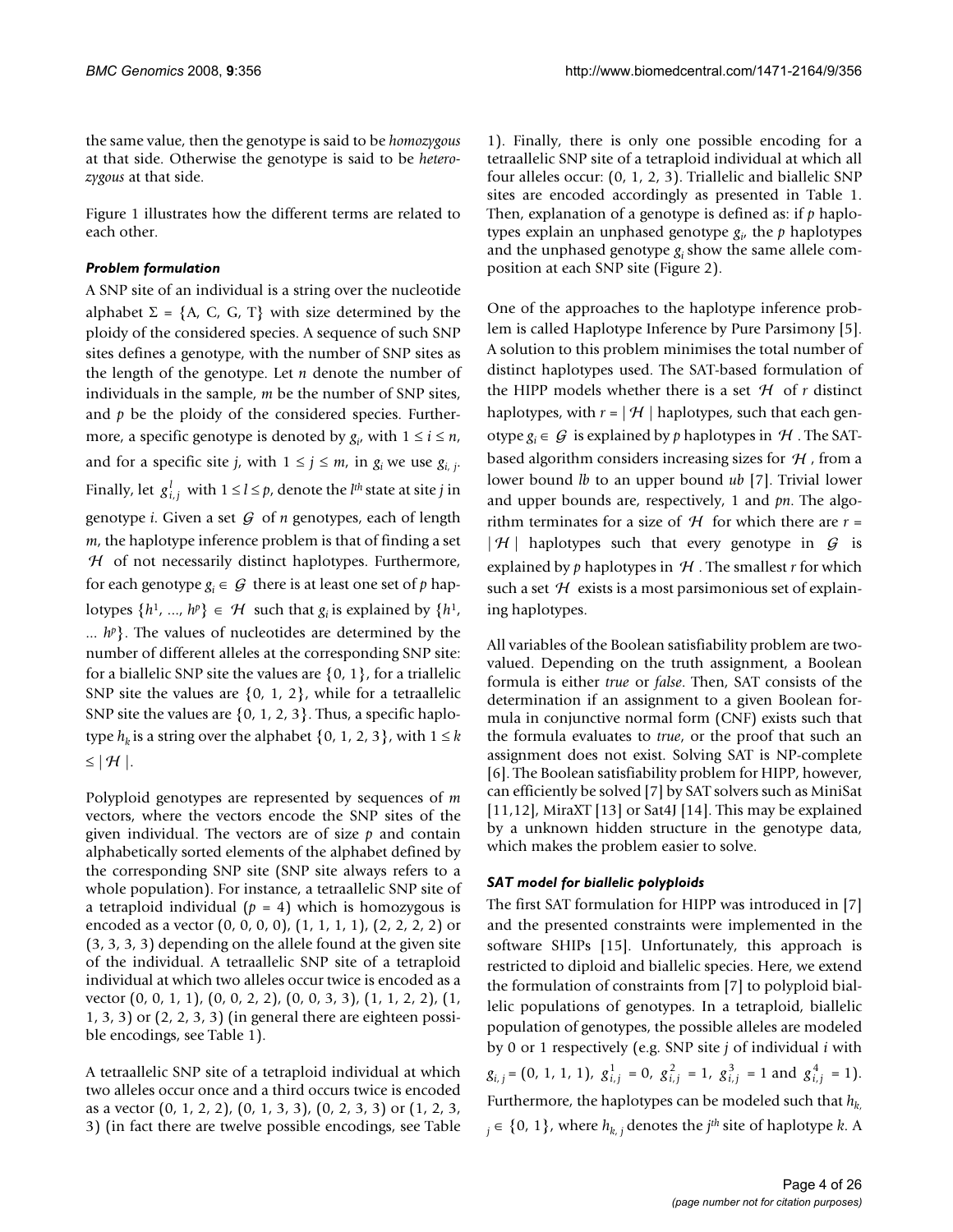#### **Table 1: Possible encodings of SNP sites**

| Number of alleles at given site | Possible encodings                                                                                                                                                                                                                                                                                                                                                                                                                                                     |                                            |                            |  |  |  |  |  |  |
|---------------------------------|------------------------------------------------------------------------------------------------------------------------------------------------------------------------------------------------------------------------------------------------------------------------------------------------------------------------------------------------------------------------------------------------------------------------------------------------------------------------|--------------------------------------------|----------------------------|--|--|--|--|--|--|
|                                 | Tetraallelic SNP site                                                                                                                                                                                                                                                                                                                                                                                                                                                  | Triallelic SNP site                        | <b>Biallelic SNP site</b>  |  |  |  |  |  |  |
| Homozygous individual           | $(0, 0, 0, 0)$ , $(1, 1, 1, 1)$ , $(2, 2, 2, 2)$ , $(3, 3, 1)$<br>3, 3)                                                                                                                                                                                                                                                                                                                                                                                                | $(0, 0, 0, 0), (1, 1, 1, 1), (2, 2, 2, 2)$ | (0, 0, 0, 0), (1, 1, 1, 1) |  |  |  |  |  |  |
| Biallelic individual            | $(0, 1, 1, 1), (0, 0, 1, 1), (0, 0, 0, 1), (0, 2, (0, 1, 1, 1), (0, 0, 1, 1), (0, 0, 0, 1), (0, (0, 1, 1, 1), (0, 0, 1, 1), (0, 0, 0, 1)$<br>2, 2), (0, 0, 2, 2), (0, 0, 0, 2), (0, 3, 3, 3), 2, 2, 2), (0, 0, 2, 2), (0, 0, 0, 2), (1, 2,<br>$(0, 0, 3, 3), (0, 0, 0, 3), (1, 2, 2, 2), (1, 1, 2, 2), (1, 1, 2, 2), (1, 1, 1, 2)$<br>$2, 2$ , $(1, 1, 1, 2)$ , $(1, 3, 3, 3)$ , $(1, 1, 3, 3)$ ,<br>$(1, 1, 1, 3), (2, 3, 3, 3), (2, 2, 3, 3), (2, 2, 3, 3)$<br>2, 3) |                                            |                            |  |  |  |  |  |  |
| Triallelic individual           | $(0, 1, 2, 2), (0, 1, 1, 2), (0, 0, 1, 2), (0, 1, (0, 1, 2, 2), (0, 1, 1, 2), (0, 0, 1, 2)$<br>$3, 3$ , $(0, 1, 1, 3)$ , $(0, 0, 1, 3)$ , $(0, 2, 3, 3)$ ,<br>$(0, 2, 2, 3), (0, 0, 2, 3), (1, 2, 3, 3), (1, 2, 3, 3)$<br>2, 3), (1, 1, 2, 3)                                                                                                                                                                                                                          |                                            |                            |  |  |  |  |  |  |
| Tetraallelic individual         | (0, 1, 2, 3)                                                                                                                                                                                                                                                                                                                                                                                                                                                           |                                            |                            |  |  |  |  |  |  |

In this table all possible allele compositions for SNP sites in a tetraploid species are given. At tetraallelic SNP sites homozygous, biallelic, triallelic and tetraallelic individuals are possible. In contrast, at triallelic SNP sites only homozygous, biallelic and triallelic individuals are possible. Additionally, encodings that contain a fourth allele are not possible anymore. The number of possible allele compositions at biallelic SNP sites decreases analogously.

Note that the presented encodings hold only for tetraploid species. In general, the number of possible encodings increases exponentially with increasing ploidy. The increase is driven by all possible partitions of the ploidy using four summands for a tetraallelic individual, three summands for a triallelic individual and two summands for a biallelic individual. For instance, there are 2 different partitions for a biallelic site of a tetraploid individual:  $1 + 3 = 4$  and  $2 + 2 = 4$ . Then there are 2! = 2 different encodings for the first partition and  $\frac{2!}{2!} = 1$  different encodings for the second partition. This makes 3 different encodings in total if this SNP site is biallelic (second row, third column). If the SNP site is triallelic, the number of encodings is multiplied by the number of two alleles chosen from three possible alleles:  $3 \cdot \binom{3}{3} = 9$  (second row, second 2 column). If the SNP site 2 ! ! 2 ⎛  $\binom{3}{2}$ 

is tetraallelic, the number of encodings is multiplied by the number of two alleles chosen from four possible alleles: 3 $\binom{4}{3}$  = 18 (second row, first 2 ⎛  $\binom{4}{2}$ 

column).

haplotype  $h_k$  can then be viewed as a binary word  $h_{k,1} \dots h_{k,k}$  $<sub>m</sub>$  of length *m* over the alphabet {0, 1}.</sub>

For a given value of *r*, the model considers *r* haplotypes and aims at finding *p* haplotypes (which can possibly represent the same haplotype) with each genotype *gi* . As a result, for each genotype *gi* , the model uses selector variables for selecting which haplotypes are used for explaining *gi* . Since the genotype is to be explained by *p* haplotypes, the model uses  $p$  sets of  $r$  selector variables,  $s_{k,i}^l$ . Hence, genotype  $g_i$  is explained by haplotypes  $h_{k_1},...,h_{k_p}$ , if  $s_{k_1,i}^1 = 1, ..., s_{k_n,i}^p = 1$ .  $\frac{1}{k_1, i} = 1, ..., s_{k_p, i}^p = 1$ 

If the sum of the elements of binary vector  $g_{i,j}$  equals 0, then  $g_{i,j}^l = 0$ , with  $1 \le l \le p$ . Then the model requires that the following is satisfied:

$$
(\neg h_{k,j} \lor \neg s_{k,i}^l), \qquad (1)
$$

where  $1 \leq k \leq r$  and  $1 \leq l \leq p$ . Hence, if haplotype *k* is selected for explaining genotype *i*, by at least one of the *p* representatives, then the value of haplotype *k* at site *j must* be 0. If the sum of the elements of binary vector *gi*, *j* equals *p*, then  $g_{i,j}^l = 1$ , with  $1 \le l \le p$ . Then the model requires that the following is satisfied:

$$
(h_{k,j} \vee \neg s_{k,i}^l), \qquad (2)
$$

where  $1 \leq k \leq r$  and  $1 \leq l \leq p$ . Hence, if haplotype *k* is selected for explaining genotype *i*, by at least one of the *p* representatives, then the value of haplotype *k* at site *j must* be 1.

Otherwise, if the sum of the elements of binary vector  $g_{i,j}$ does not equal 0 nor *p*, one requires that the haplotypes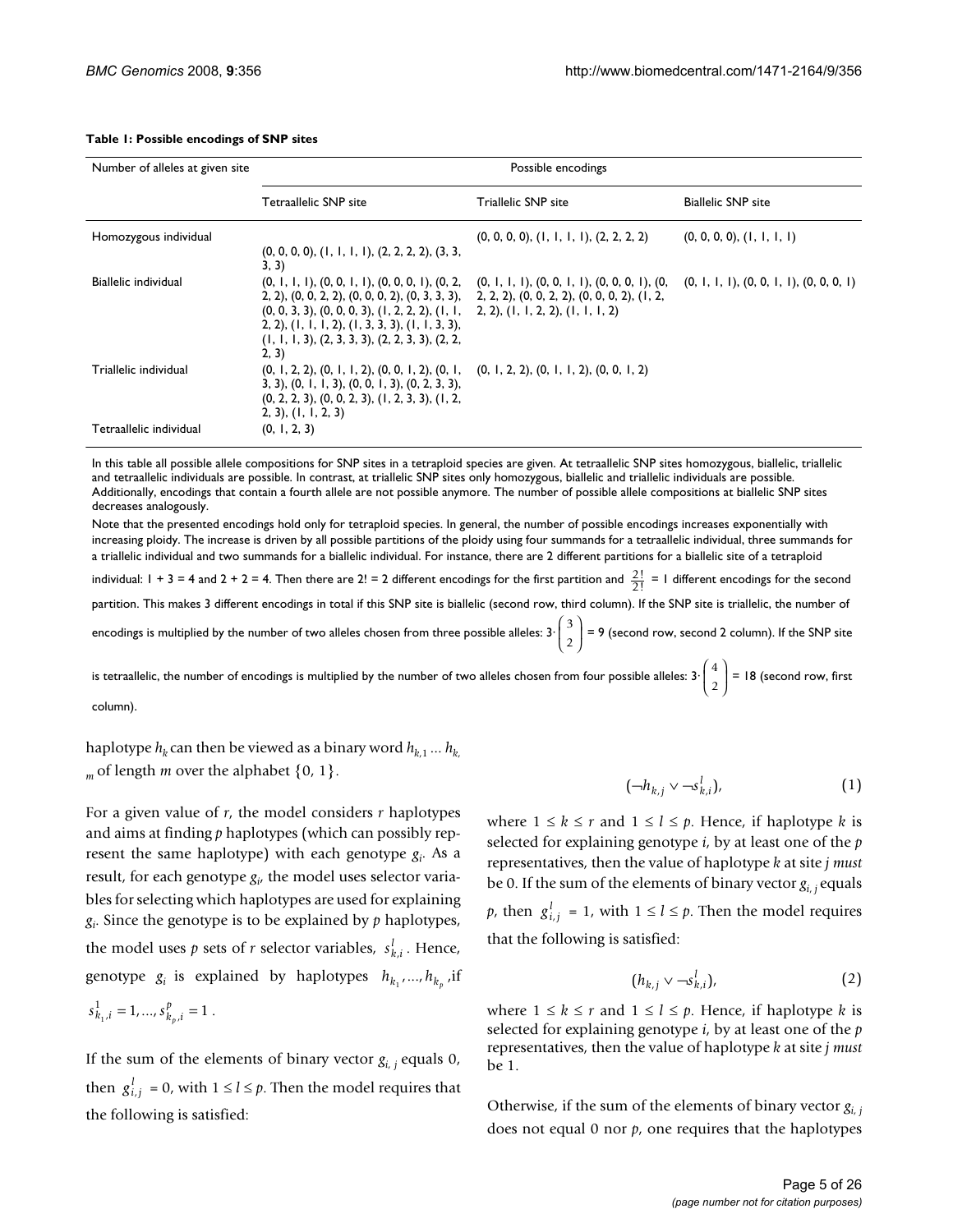| Observed unphased genotype                                                                                           |                                                                          |                  |                    |                                  |                          |                |                            |                    |  |  |  |  |
|----------------------------------------------------------------------------------------------------------------------|--------------------------------------------------------------------------|------------------|--------------------|----------------------------------|--------------------------|----------------|----------------------------|--------------------|--|--|--|--|
| SNP1                                                                                                                 | SNP2                                                                     |                  | SNP3               | $\overline{\text{SNP4}}$         | SNP5                     |                | $\overline{\mathrm{SNP6}}$ | SNP7               |  |  |  |  |
| A                                                                                                                    | G                                                                        |                  | $\overline{\rm C}$ | $\overline{\rm C}$               | A                        |                | C                          | $\overline{\rm C}$ |  |  |  |  |
| А                                                                                                                    | $\mathbf T$                                                              | T                |                    | $\overline{C}$                   | A                        |                | $\overline{C}$             | $\rm C$            |  |  |  |  |
| $\overline{C}$                                                                                                       | $\mathbf T$                                                              |                  | T                  | $\overline{C}$                   | А                        |                | $\overline{C}$             | T                  |  |  |  |  |
| G                                                                                                                    | $\mathbf T$                                                              |                  | T                  | T                                | $\rm G$                  |                | T                          | T                  |  |  |  |  |
| $\overline{\phantom{a}}$<br>Encoded unphased genotype                                                                |                                                                          |                  |                    |                                  |                          |                |                            |                    |  |  |  |  |
|                                                                                                                      | $\overline{\text{SNP}}4$<br>SNP1<br>SNP2<br>SNP3<br>SNP5<br>SNP6<br>SNP7 |                  |                    |                                  |                          |                |                            |                    |  |  |  |  |
| (0, 0, 1, 2)<br>$(0,1,1,1)$ $(0,1,1,1)$ $(0,0,0,1)$<br>(0,0,0,1)<br>(0,0,0,1)<br>(0,0,1,1)                           |                                                                          |                  |                    |                                  |                          |                |                            |                    |  |  |  |  |
|                                                                                                                      |                                                                          |                  |                    |                                  |                          |                |                            |                    |  |  |  |  |
| 1. possible phase<br>$\overline{\text{SNP2}}$<br>SNP1<br>SNP6<br>SNP5                                                |                                                                          |                  |                    |                                  |                          |                |                            |                    |  |  |  |  |
|                                                                                                                      |                                                                          |                  |                    | $\overline{\mathrm{SNP3}}$       | $\overline{\text{SNP4}}$ |                |                            | SNP7               |  |  |  |  |
| Haplotype $A_1$ :                                                                                                    |                                                                          | $\overline{0}$   | $\overline{0}$     | 0                                | 0                        | 0              | 0                          | $\overline{0}$     |  |  |  |  |
| Haplotype $B_1$ :                                                                                                    | $\overline{0}$                                                           |                  | $\mathbf{1}$       | $\mathbf{1}$                     | $\overline{0}$           | $\overline{0}$ | $\overline{0}$             | $\overline{0}$     |  |  |  |  |
| Haplotype $C_1$ :                                                                                                    |                                                                          | 1                | $\overline{1}$     | $\mathbf{1}$                     | $\overline{0}$           | $\overline{0}$ | $\overline{0}$             | $\overline{1}$     |  |  |  |  |
| Haplotype $D_1$ :                                                                                                    |                                                                          | $\overline{2}$   | $\mathbf 1$        | $\mathbf{1}$                     | $\mathbf{1}$             | $\mathbf{1}$   | $\mathbf{1}$               | $\mathbf{1}$       |  |  |  |  |
| 2. possible phase                                                                                                    |                                                                          |                  |                    |                                  |                          |                |                            |                    |  |  |  |  |
| $\overline{\text{SNP2}}$<br>$\overline{\mathrm{SNP3}}$<br>SNP1<br>SNP4<br>$\overline{\mathrm{SNP5}}$<br>SNP6<br>SNP7 |                                                                          |                  |                    |                                  |                          |                |                            |                    |  |  |  |  |
| Haplotype $A_2$ :                                                                                                    |                                                                          | $\boldsymbol{2}$ | 1                  | 1                                | 0                        | 0              | 1                          | $\boldsymbol{0}$   |  |  |  |  |
| Haplotype $B_2$ :                                                                                                    |                                                                          | $\overline{0}$   | $\overline{1}$     | $\overline{1}$                   | 1                        | 1              | $\overline{0}$             | 1                  |  |  |  |  |
| Haplotype $C_2$ :                                                                                                    |                                                                          | $\overline{1}$   | $\overline{0}$     | $\overline{1}$                   | $\overline{0}$           | $\overline{0}$ | $\overline{0}$             | $\overline{0}$     |  |  |  |  |
| Haplotype $D_2$ :                                                                                                    |                                                                          | $\overline{0}$   | $\overline{1}$     | $\overline{0}$<br>$\overline{0}$ |                          | $\overline{0}$ | $\overline{0}$             | $\mathbf{1}$       |  |  |  |  |
| 3. possible phase                                                                                                    |                                                                          |                  |                    |                                  |                          |                |                            |                    |  |  |  |  |
|                                                                                                                      |                                                                          | SNP1             | SNP2               | SNP3                             | SNP4                     | SNP5           | SNP6                       | SNP7               |  |  |  |  |
| Haplotype $A_3$ :                                                                                                    |                                                                          | $\boldsymbol{0}$ | $\mathbf{1}$       | 1                                | 0                        | 0              | 0                          | $\overline{0}$     |  |  |  |  |
| Haplotype $A_3$ :                                                                                                    |                                                                          | $\boldsymbol{0}$ | $\overline{1}$     | 1                                | 0                        | 0              | 0                          | 0                  |  |  |  |  |
| Haplotype $C_3$ :                                                                                                    |                                                                          | $\overline{1}$   | $\overline{0}$     | $\overline{0}$                   | $\overline{0}$           | $\overline{0}$ | $\overline{0}$             | $\overline{1}$     |  |  |  |  |
| Haplotype $D_3$ :                                                                                                    |                                                                          | $\overline{2}$   | 1                  | 1                                | 1                        | 1              | 1                          | $\overline{1}$     |  |  |  |  |
|                                                                                                                      |                                                                          |                  |                    |                                  |                          |                |                            |                    |  |  |  |  |

**Explanation of unphased genotypes**. The example shows an unphased tetraploid genotype at the top, which consists of three different alleles at the first SNP site and two different alleles at the remaining sites. In the second table, the given genotype is given in its vector representation. Different nucleotides at different SNP sites may be encoded by identical numbers, which depends on the allele composition of the SNP sites. There is an exponential number of possible haplotype explanations for one unphased genotype. Below, three of the possible haplotype explanations are shown. The first explanation can be resolved directly from the vector representation of the unphased genotype. The second explanation is resolved by randomly permutating the allele arrangement of the SNP sites. Finally, the third explanation is outstanding since it uses only three different haplotypes. Note that at least the first SNP site of the example will be further encoded as described in "Extension to SAT model for polyallelic polyploids".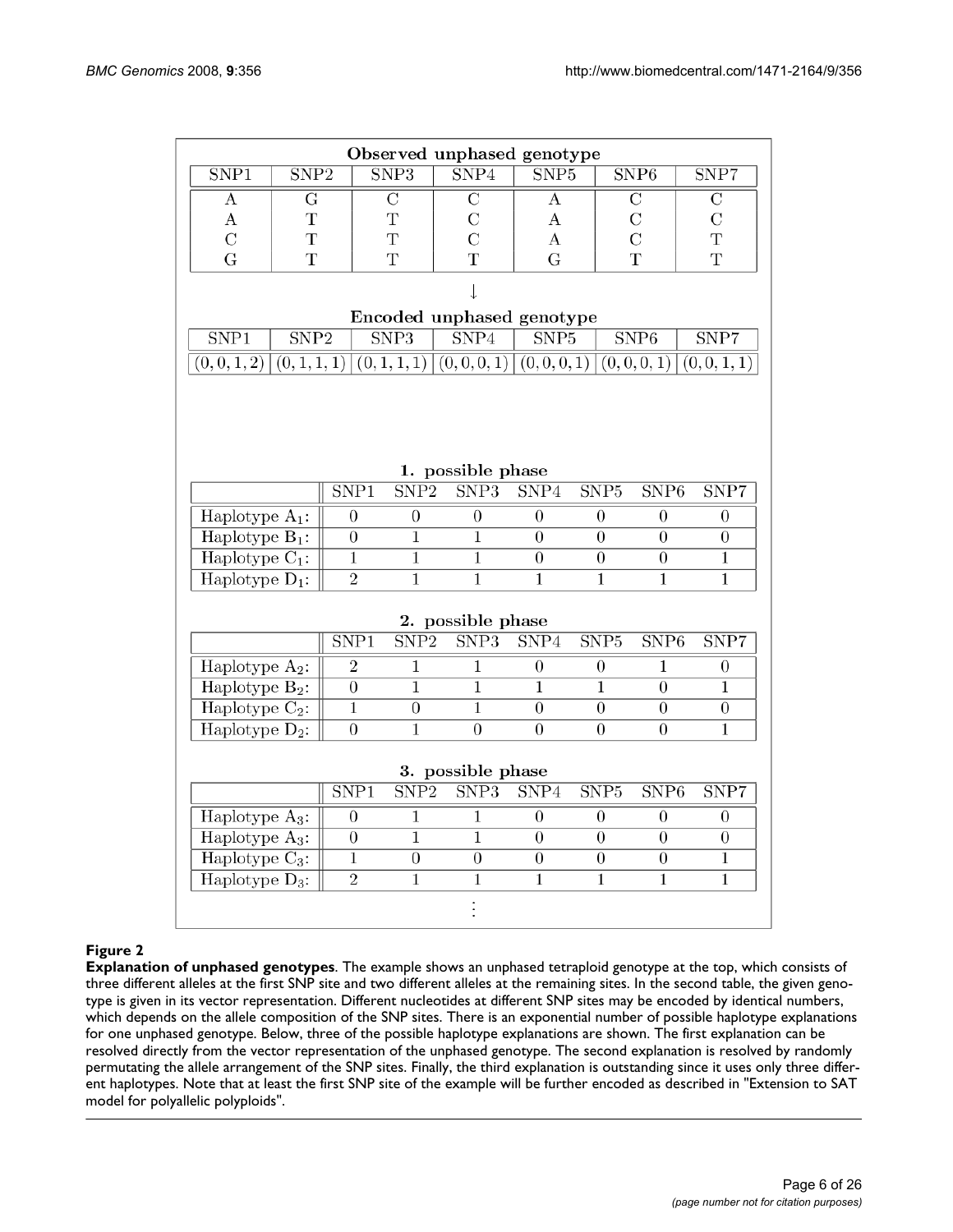explaining genotype *gi* show the corresponding number of 1s and 0s at site *j*. This is achieved by creating *p* variables  $g_{i,j}^1, ..., g_{i,j}^p$  where  $g_{i,j}^l \in \{0, 1\}$ , which represent the possible arrangements of 1s and 0s at site *j*. In the diploid situation, the model requires two clauses in CNF:

$$
(g_{i,j}^1 \vee g_{i,j}^2) \wedge (\neg g_{i,j}^1 \vee \neg g_{i,j}^2). \qquad (3)
$$

Formula 3 evaluates to *true* iff one of the possible allele arrangements of a heterozygous and diploid SNP site is assigned to the Boolean variables. Thus, the formula is equivalent to the enumeration of all possible allele arrangements at the given SNP site, where an arrangement is given as conjunction of literals and all arrangements are connected by disjunctions (disjunctive normal form):

$$
(\neg g_{i,j}^1 \land g_{i,j}^2) \lor (g_{i,j}^1 \land \neg g_{i,j}^2).
$$
 (4)

For  $p > 2$  it is also straightforward to formulate the corresponding constraints in a disjunctive normal form (DNF) by enumerating all allele arrangements analogously to Formula 4. Each formula in DNF can be transformed into an equivalent formula in CNF [16]. As a result, for the case where  $g_{i, j}$  is a heterozygous SNP site, then the model requires that the following is satisfied:

$$
(h_{k,j} \vee \neg g_{i,j}^l \vee \neg s_{k,i}^l) \wedge (\neg h_{k,j} \vee g_{i,j}^l \vee \neg s_{k,i}^l), \qquad (5)
$$

where  $1 \leq k \leq r$  and  $1 \leq l \leq p$ . For each *i* and *l<sub>i</sub>* it is necessary that exactly one haplotype is used, and so exactly one selector variable be assigned value 1. For  $1 \le l \le p$ , this can be captured with cardinality constraints:

$$
\left(\sum_{k=1}^{r} s_{k,i}^l = 1\right).
$$
 (6)

These sums can be formulated in CNF by the utilization of an additional variables  $d_{k,i}^l$  which corresponds to the Boolean state if a haplotype was already selected. The model requires that the following is satisfied:

$$
d_{1,i}^l \Leftrightarrow s_{1,i}^l
$$
  
\n
$$
\neg d_{k,i}^l \lor \neg s_{k+1,i}^l \qquad 2 \le k \le r-1
$$
  
\n
$$
d_{k+1,i}^l \Leftrightarrow (d_{k,i}^l \lor s_{k+1,i}^l) \quad 1 \le k \le r-1
$$
  
\n
$$
d_{r,i}^l = 1,
$$
\n(7)

where  $1 \leq l \leq p$ . Figure 3 illustrates how the variables are used for explaining unphased genotypes.

#### *Efficient method for obtaining the model for biallelic polyploids*

For the case  $p > 2$ , it is straightforward to formulate the constraints for the  $g_{i,j}^l$  variables from heterozygous SNP sites in DNF by enumerating all allele arrangements. Each formula in DNF can be transformed into an equivalent formula in CNF using Tseitin's transformation [16]. However, the enumeration of all arrangements is of exponential complexity. Our objective here is to find an equivalent representation of enumeration of arrangements. This representation is to be in CNF and to allow formulation in polynomial time. Combinatorial problems as described above can also be represented by sums. For instance, for an individual from a tetraploid species with two 0 and two 1 alleles at a biallelic SNP site, all six allele arrangements are determined if the sum of the elements of a binary vector that represents the allele composition is constrained to 2: (0, 0, 1, 1), (0, 1, 0, 1), (1, 0, 0, 1), (1, 0, 1, 0), (1, 1, 0, 0) and (0, 1, 1, 0).

In the following, we combine simple logical circuits, such as *half adders* and *full adders* to derive general summation constraints which can be formulated in polynomial time. The usage of one full adder allows the summation of two bits where a full adder consists of two half adders. Formula 8 gives constraints for a half adder, where *A* and *B* are two bits which have to be summed, *C* is the resulting carry over and *Shalf* the resulting sum. Based on a half adder the constraints for a full adder can be derived as given in Formula 9. Variable *S<sub>full</sub>* is the complete sum of the two bits *A* and *B*, where the variable *C*2 is the resulting carry over. Variable *C*1 represents an additional bit that is added to the sum of *A* and *B*. Thus, the total sum of *A*, *B* and *C*1 is at least 0 and at most 3. The first bit of the result is stored in *Sfull* and the second bit in *C*2.

$$
(A \wedge B) \Leftrightarrow C
$$
  
\n
$$
\neg((A \wedge B) \vee \neg(A \vee B)) \Leftrightarrow S_{half}
$$
 (8)

$$
\left( (A \wedge B) \vee (S_{half} \wedge C^1) \right) \Leftrightarrow C^2
$$
  

$$
\left( (-S_{half} \vee -C^1) \wedge (S_{half} \vee C^1) \right) \Leftrightarrow S_{full}
$$
 (9)

The *C*2 carry over of a first full adder may be connected with the *C*1 carry over of a second full adder. Analogously, the *C*2 carry over of the second full adder may be connected with a third full adder and so on. If *w* full adders are connected in this way, the result represents a *ripple carry adder* that is able to sum up two *w* bit words. To describe the necessary *w* carry overs, the model requires that the following is satisfied: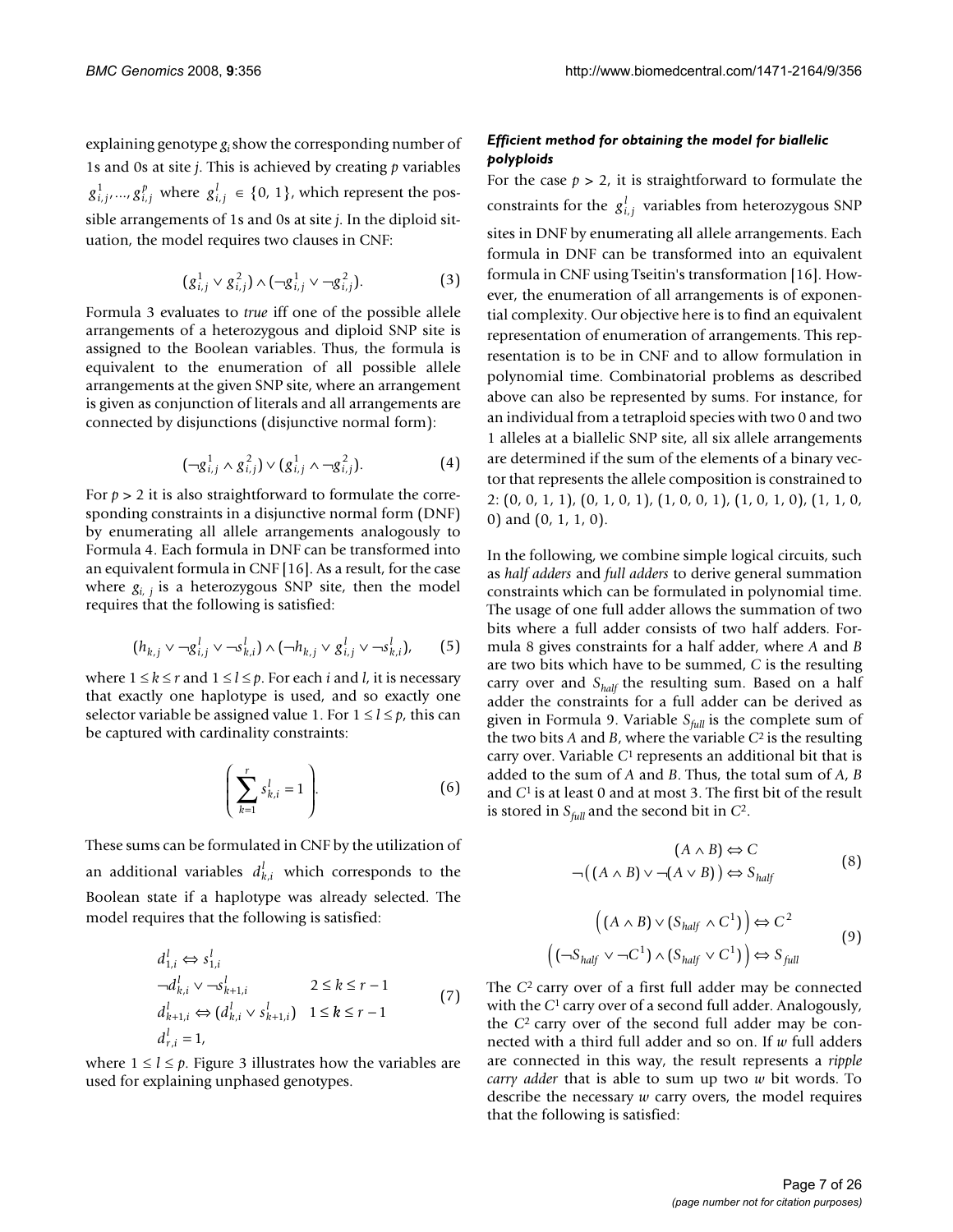

**Usage of Boolean variables**. Panel A shows a population of three unphased genotypes. Each of the tetraploid biallelic genotypes consists of two SNP sites. Variable names and usage of indices are given. Colour of genotype represents the coloured mixture of the explaining haplotypes. Yellow variables represent selection variables. In the model, phased genotypes are represented by selection variables. However, the possible phase of genotypes (explanation by haplotypes) is also shown. Panel B to G are read from left to right and top to bottom. If a genotype can be explained by four haplotypes from a given a set of haplotypes, it is tried to explain the next genotype in the population. Panel B and C: one haplotype is assumed as most parsimonious set and it is tried to explain genotype  $g_1$ . Above the dashed line, the assumed *r* haplotypes and all four possible most parsimonious sets are shown. Below the dashed line, unphased genotype *g*1 and each try to explain genotype *g*1 by the assumed set of haplotypes is given. If no satisfying assignment can be found, corresponding cells are not filled with Boolean values. Relationships between explaining haplotypes and the corresponding column of selection variables is symbolised by diagonal lines. Rows of selection variables are constrained to sum up to 1 since exactly one haplotype is to be selected for representing a chromosome. Panel D and E: two haplotypes are assumed as most parsimonious set. All possible sets of haplotypes are shown. Strict lexicographic order breaks symmetries in sets of explaining haplotypes. The third and fourth set of explaining haplotypes can explain genotype *g*1 but fail to explain genotype *g*2. Panel F and G: three haplotypes are assumed as most parsimonious set. The first set is not able to explain the whole population. In contrast, the second set is able to explain all three genotypes. Thus, this set solves the HIPP for the given population.

$$
\left( \left( A^t \wedge B^t \right) \vee \left( S^t_{half} \wedge C^t \right) \right) \Leftrightarrow C^{t+1}, \tag{10} \qquad \qquad \left( \left( \neg S^t_{half} \vee \neg C^t \right) \wedge \left( S^t_{half} \vee C^t \right) \right) \Leftrightarrow S^t_{full},
$$

where  $t = 1, ..., w - 1$ . Analogously, to describe the necessary *w* full adders, the model requires that the following is satisfied:

$$
\left( \left( \neg S_{half}^t \vee \neg C^t \right) \wedge \left( S_{half}^t \vee C^t \right) \right) \Leftrightarrow S_{full}^t, \qquad (11)
$$

where  $t = 1, ..., w$ . The number of necessary bits is at most  $w = \log_2 p_1 + 1$  if the binary vector which is summed up has length *p*. Thus, *p* + 1 different *A* vectors and *p* different *B*,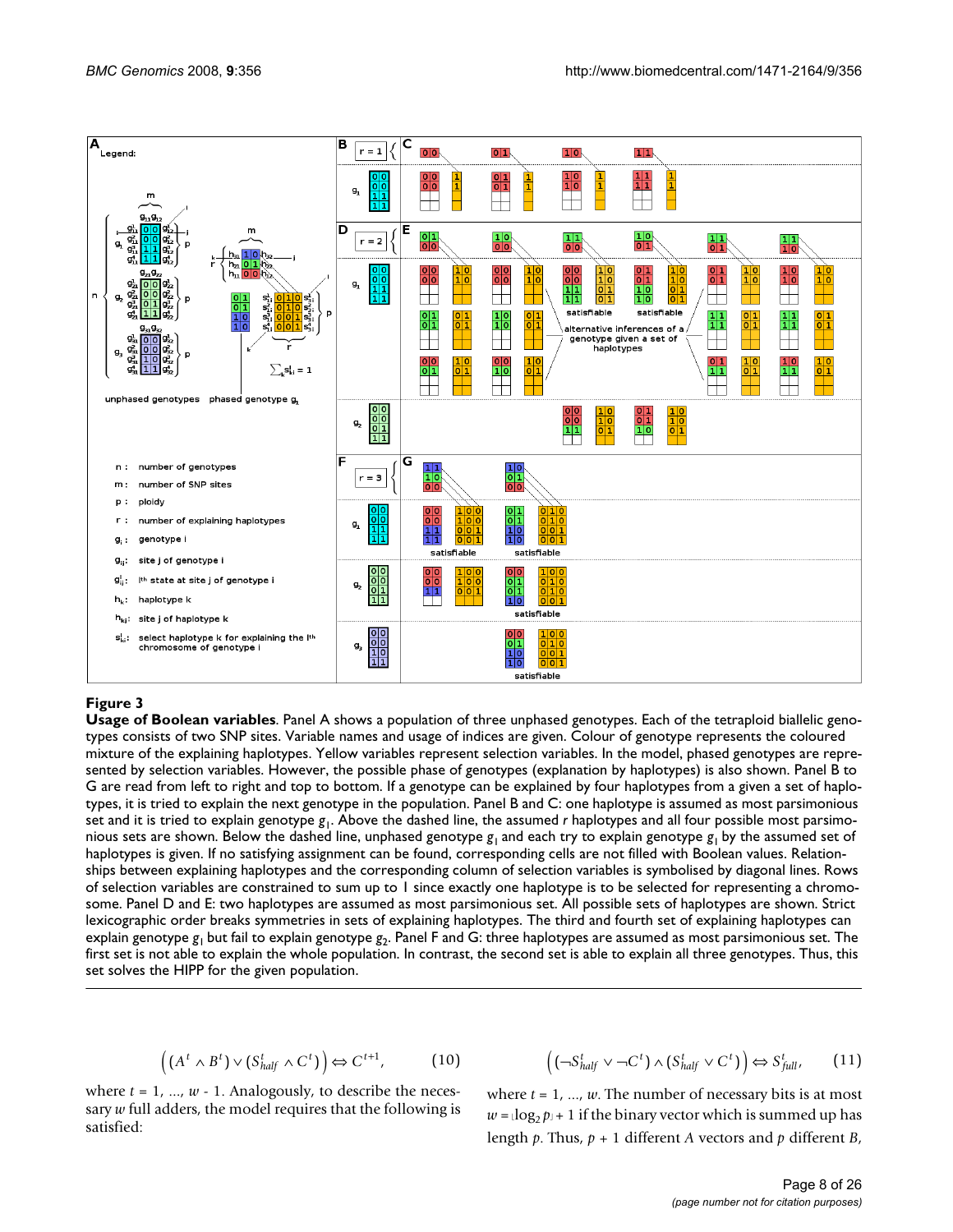

**Example of naive summation based on a ripple carry adder**. The *A* variables are used for storing the accumulation of the sum. The  $A^{1, t}$  variables, with  $1 \le t \le 3$ , are constrained to zero. Additionally, the  $C^{1, 1}$  and the *B* variables, except the  $B^{1, 1}$  variables, with 1 ≤ *l* ≤ 4, are also constrained to zero. The *S* variables are set to the binary representation of the required sum, e.g. if  $S = (1, 0, 0)$ , the only satisfying assignment of Boolean values to the  $B<sup>1</sup>$  variables is  $(1, 1, 1, 1)$ . If  $S = (0, 1, 0)$ , there are six satisfying assignments to the *B*<sup>[,]</sup> variables, namely (1, 1, 0, 0), (1, 0, 1, 0), (1, 0, 0, 1), (0, 1, 1, 0, 1, 0, 0, 0, 1, 1, 1, 0, 1, 1, 0,

*C* and  $S_{full}$  vectors are needed. Furthermore, the  $S_{full}^{l,t}$  variables are replaced by the *Al*+1, *<sup>t</sup>*variables such that only the *A*<sup> $p+1$ , *t*</sup> vector is left for constraining the sum, where  $1 \le l \le$ *p* and  $1 \le t \le w$ . It follows that summing can be represented as shown in Figure 4.

A simplification is achieved if vector  $C^{l,1}$ , where  $1 \le l \le p$ , (Figure 4) contains the possible allele arrangements [17] and the *A* vectors store the accumulation of the sum. In this situation, all *B* variables can be set to zero. The constraints of carry overs reduce to:

$$
(A^{l, t} \wedge C^{l, t}) \Leftrightarrow C^{l, t+1}, \tag{12}
$$

where  $1 \leq l \leq p$ . Additionally, if  $S_{\text{full}}^{l,t}$  variables are replaced by *Al*+1, *<sup>t</sup>*variables, the sums reduce to:

$$
\left( \left( \neg A^{l, t} \vee \neg C^{l, t} \right) \wedge \left( A^{l, t} \wedge C^{l, t} \right) \right) \Leftrightarrow A^{l+1, t}, \tag{13}
$$

where  $1 \le l \le p$ . Reformulating the constraints from Formula 12 into CNF yields the following for the carry overs:

$$
(\neg A^{l,t} \lor \neg C^{l,t} \lor C^{l,t+1}) \land (\neg C^{l,t+1} \lor A^{l,t} ) \land (\neg C^{l,t+1} \lor C^{l,t} ). \tag{14}
$$

By reformulating the constraints from Formula 13 into CNF, we obtain the following expression for the sums:

$$
(\neg A^{l,t} \lor \neg C^{l,t} \lor \neg A^{l+1,t}) \land (\neg A^{l,t} \lor C^{l,t} \lor A^{l+1,t}) \land (A^{l,t} \lor \neg C^{l,t} \lor A^{l+1,t}) \land (A^{l,t} \lor C^{l,t} \lor \neg A^{l+1,t}).
$$
 (15)

For each individual and SNP site in a biallelic population, variables corresponding to *A* and *C* need to be defined. Let variables  $a_{i,j}^{l,t}$ , with  $1 \le l \le p + 1$  and  $1 \le t \le w$ , denote the accumulation of the sum.

Additionally, let variables  $c_{i,j}^{l,t}$ , with  $1 \le l \le p$  and  $1 \le t \le w$ , stand for the carry overs. For a SNP site *j* from genotype *i*, summing constraints can easily be obtained by replacing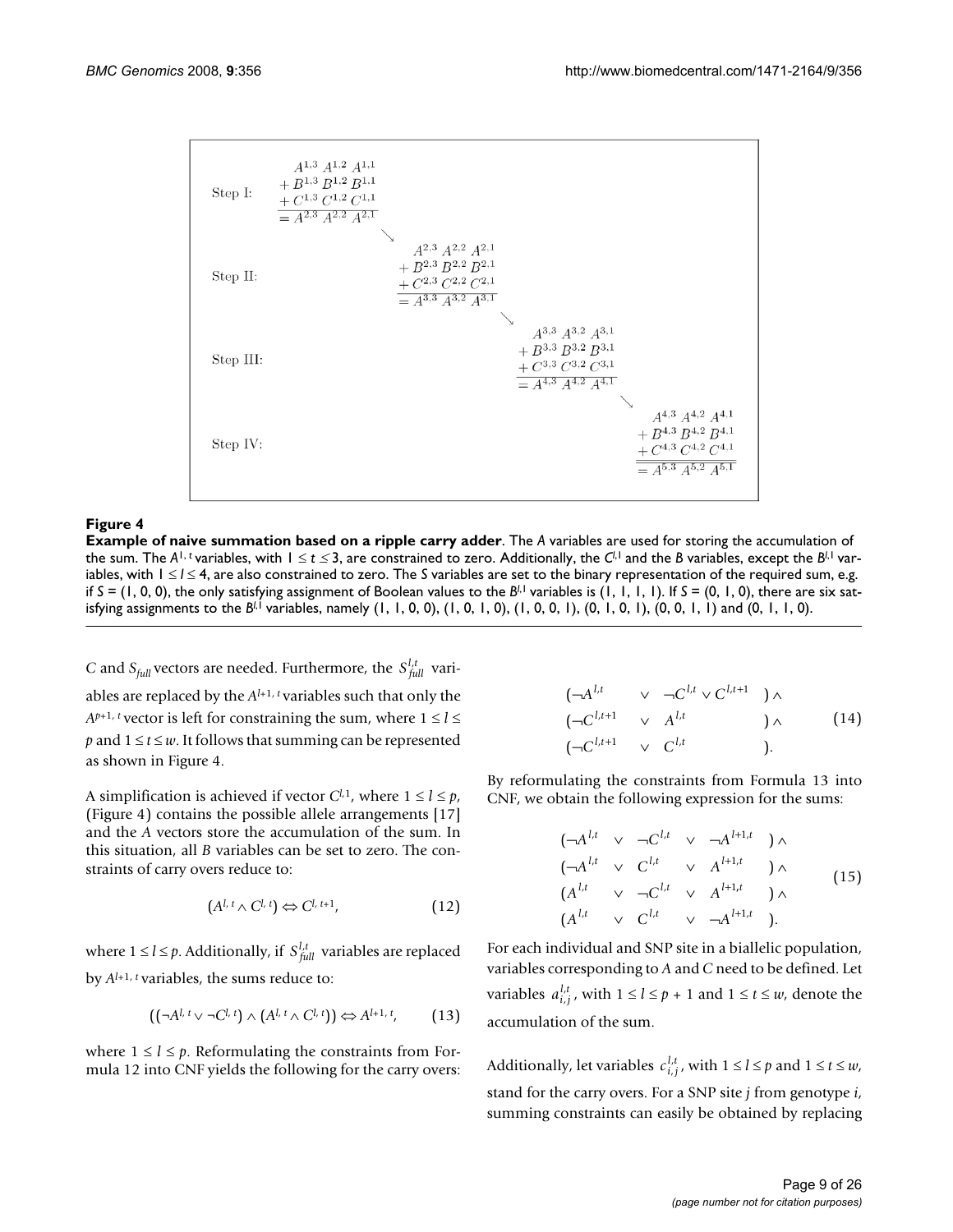the  $c_{i,j}^{l,1}$  variables with the  $g_{i,j}^l$  variables [17], with  $1 \le l \le l$ *p*. Finally, the  $a_{i,j}^{p+1,t}$  variables, with  $1 \le t \le w$ , are constrained to the binary representation of the required sum.

#### *Extension to SAT model for polyallelic polyploids*

In this and the following sections we use notation  $(x)_2^y$  to mean the *yth* bit of the binary encoded number *x*. Furthermore, we use a function  $b(A, B)$  to substitute variables:

$$
b(A, B) = \begin{cases} A & \text{if } B = 1\\ -A, & \text{otherwise.} \end{cases}
$$
 (16)

Dependent on the input, Function 16 defines if the substituted variable is negated.

The  $g_{i,j}^l$  variables are insufficient for describing arrangements of more than two alleles at a SNP site. The representation of, for instance, three different states needs at least two bits. We define  $o_i$  as the number of different alleles from all individuals at SNP site *j* of a population of genotypes. If  $o_i > 2$ , the representation of the SNP site is extended to  $w_j = \log_2 o_j$  binary columns. Thus,  $g_{i,j}^l$  is split to  $g_{i,j}^{l,1},...,g_{i,j}^{l,w_j}$  . Each allele is encoded by its corresponding binary number. For instance, the four alleles 0, 1, 2 and 3 at a tetraallelic SNP site are encoded as 00, 01, 10 and 11, respectively. The haplotypes are then extended analogously, such that  $h_{k,j} \in \{0,1\}^{w_j}$  denotes the *j<sup>th</sup>* site of haplotype *k*.

For generalisation to polyallelic SNP sites, the formulation of binary sums can be reused. Let  $z_{i,j}^{u_j}$  be the number of allele *uj* at a specific SNP site *j* in unphased genotype *i*, where  $1 \le u_j \le o_j$ . The value of  $o_j$  can be greater than  $p$  but  $z_{i,j}^{u_j} = p$  . For a set of nucleotide sequences, it holds that  $o_i \leq 4$ . *u*  $\sigma_j$   $\sigma_i$ *j*  $\sum_{u_i=1}^{o_j} z_{i,j}^{u_j} =$ 

For each individual and SNP site,  $o_j$  vectors  $v_{i,j}$  of length  $p$ are defined. Variable  $v_{i,j}^{l,u_j}$  is set to 1 if allele  $u_j$  is represented at position *l* by its corresponding binary number: ,

$$
\left(b\left(g_{i,j}^{l,1},(u_j-1)\underset{2}{\underset{1}{\underset{1}{\big|}}}\right)\wedge
$$
\n
$$
b\left(g_{i,j}^{l,2},(u_j-1)\underset{2}{\underset{2}{\big|}}\right)\wedge
$$
\n
$$
\vdots
$$
\n
$$
b\left(g_{i,j}^{l,w_j},(u_j-1)\underset{2}{\overset{w_j}{\big|}})\right)
$$
\n
$$
\Leftrightarrow
$$
\n
$$
v_{i,j}^{l,u_j},
$$
\n(17)

where  $1 \leq l \leq p$  and  $1 \leq u_j \leq o_j$ . It is necessary to formulate the sums  $\sum_{l=1}^{p} v_{i,j}^{l,u_j}$  which must equal  $z_{i,j}^{u_j}$ , as described in the previous sections such that each allele at SNP site *j* occurs  $z_{i,j}^{u_j}$  times in genotype *i*. *l*  $_{l=1}^{p} v_{i,j}^{l,u}$  $\sum_{l=1}^{p} v_{i,j}^{l,u_j}$  which must equal  $z_{i,j}^{u_j}$ 

An example is shown in Figure 5. Generally, at a given SNP site of an individual, there can be at most *p* different alleles, even if the number of alleles in the population at this site is  $\rho_i$  >  $p$ . Thus, only the constraints for  $p$  sums have to be given.

In variables  $v_{i,j}^{l,u_j}$  , with  $1 \leq l \leq p$ , the arrangements of allele  $u_i$  are represented, where allele  $u_i$  is encoded as 1 and all other alleles are encoded as 0s. In contrast, the  $g_{i,j}^{l,t_j}$  variables, with  $1 \leq l \leq p$  and  $1 \leq t_j \leq w_j$ , represent the arrangements of all alleles at the given SNP site. It is still necessary that the correct haplotypes  $h_{k_1},...,h_{k_p}$  are chosen to explain the alleles at *gi*, *<sup>j</sup>* . Then the model requires that the following is satisfied: , ,

$$
(h_{k,j}^{t_j} \vee \neg g_{i,j}^{l,t_j} \vee \neg s_{k,i}^l) \wedge
$$
  
\n
$$
(\neg h_{k,j}^{t_j} \vee g_{i,j}^{l,t_j} \vee \neg s_{k,i}^l),
$$
\n(18)

where  $1 \le t_j \le w_{j'}$ ,  $1 \le k \le r$  and  $1 \le l \le p$ .

The final (most parsimonious) number of haplotypes is denoted by  $r_f$  and the maximal number of alleles, which is found at a SNP site of the considered population, is denoted by  $o_{max}$ . Then, if  $p \log_2 p \leq r_f \log_2 o_{max}$ , the number of variables (Table 2) and constraints in the proposed model is, respectively,  $O(n \ m \ p^2 \log_2 p)$  and  $O(r_f n \ m \ p)$ log<sub>2</sub>  $o_{max}$ ). The complexity for the variables and con-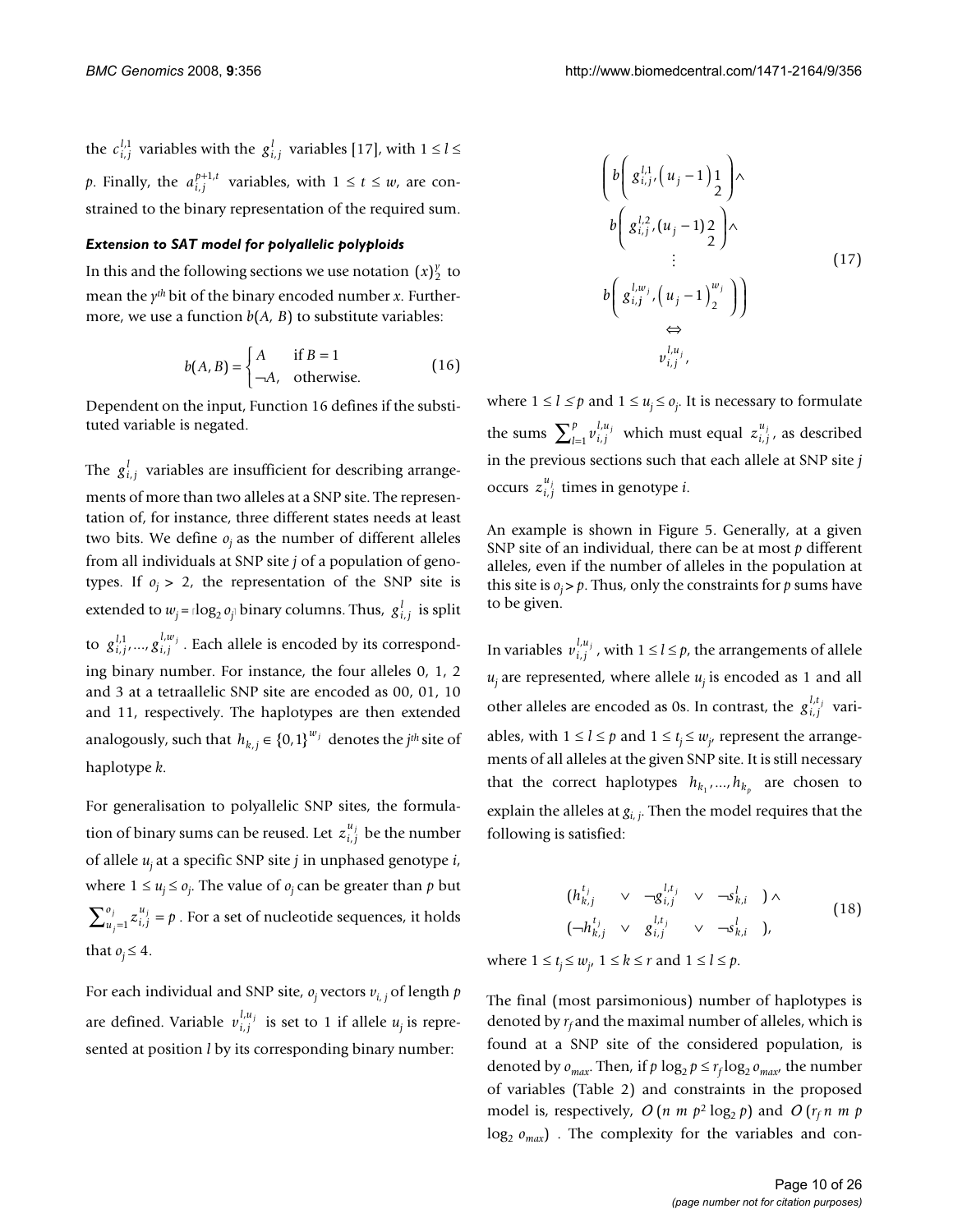

**Example showing constraints of triallelic SNP site**. Assume a triallelic SNP site and an individual with the allele composition (0, 1, 2, 2). First, the alleles are encoded to their corresponding binary representation, here  $0 = 00$ ,  $1 = 01$  and  $2 = 10$ . Second, each allele is recoded to binary variables  $v_{i,j}^{l,1},~v_{i,j}^{l,2}$  and  $v_{i,j}^{l,3}$  , with  $1\leq l\leq4.$  Finally, the three vectors are constrained to the corresponding sum.

straints decreases to  $O$  ( $n$   $m$   $p$   $\log_2 p$ ) and  $O$  ( $r_f n$   $m$   $p$ ) if the nucleotide alphabet is considered.

#### *Constraints for breaking symmetries in haplotypes*

It is important to note that the model proposed above is not practical for most existing problem instances, even with the most efficient SAT solvers [7]. This problem, however, can be solved by breaking symmetries to prune the search space. As described in [7,8], symmetries in explaining haplotypes can be broken by sorting the haplotypes lexicographically. A strict lexicographic ordering can be achieved by the formulation of constraints that become true if  $h_1$  is strictly smaller than  $h_2$ ,  $h_2$  is strictly smaller than  $h_3$ , and so on. If the ordering is not strict it is not guaranteed that all explaining haplotypes are pairwise distinct.

For the ordering,  $h_{k,j}$  is compared with  $h_{k+1,j}$ , where  $1 \leq k$ ≤ *r* - 1 and  $1 ≤ j ≤ m$ . Additionally, new variables  $e_{k,j}$  have to be introduced, which record the value of  $h_{k, j} < h_{k+1, j}$ . Then, the model requires that the following is satisfied:

$$
(-h_{k,m} \wedge h_{k+1,m}) \qquad \Leftrightarrow \qquad e_{k,m} \wedge
$$

$$
((-h_{k,j} \wedge h_{k+1,j}) \vee e_{k,j+1}) \qquad \Leftrightarrow \qquad e_{k,j} \wedge \qquad (19)
$$

$$
e_{k,1} = 1,
$$

where  $1 \le j \le m + 1$ . If an  $e_{k,j}$  becomes true because the constraint  $h_{k, j} < h_{k+1, j}$  is satisfied, it is not necessary to compare  $h_{k,\,j}$  to  $h_{k+1,\,j'}$  where  $j'$  < *j*. We must, however, ensure that  $h_{k,\,j}$  $j' \leq h_{k+1, j'}$ , where *j'* > *j*. Then, the model requires that the following is satisfied:

$$
(\neg h_{k,j} \lor h_{k+1,j} \lor e_{k,j}), \qquad (20)
$$

where  $1 \leq j \leq m$ . If an assignment can be found such that all clauses in Formulas 19 – 20 are true, where  $1 \leq k \leq r$  -1, the haplotypes are in lexicographical order.

#### *Constraints for breaking symmetries in genotypes*

Haplotypes that infer a genotype can be lexicographically ordered in a way similar to the set of *r* explaining haplotypes [7,8]. The *lth* haplotype inferring an unphased genotype *i* is marked by a binary variable  $s_{k,i}^l$ . The sum  $s_{k,i}^l$  is constrained to equal 1 so that exactly one haplotype is selected for explaining the *lth* row of *gi* . In contrast to the most parsimonious set of explaining haplotypes, the selection variables have to be ordered nonstrict lexicographically since homozygous genotypes can not be explained by sets of pairwise distinct haplotypes. *k*  $\sum_{k=0}^r s_k^l$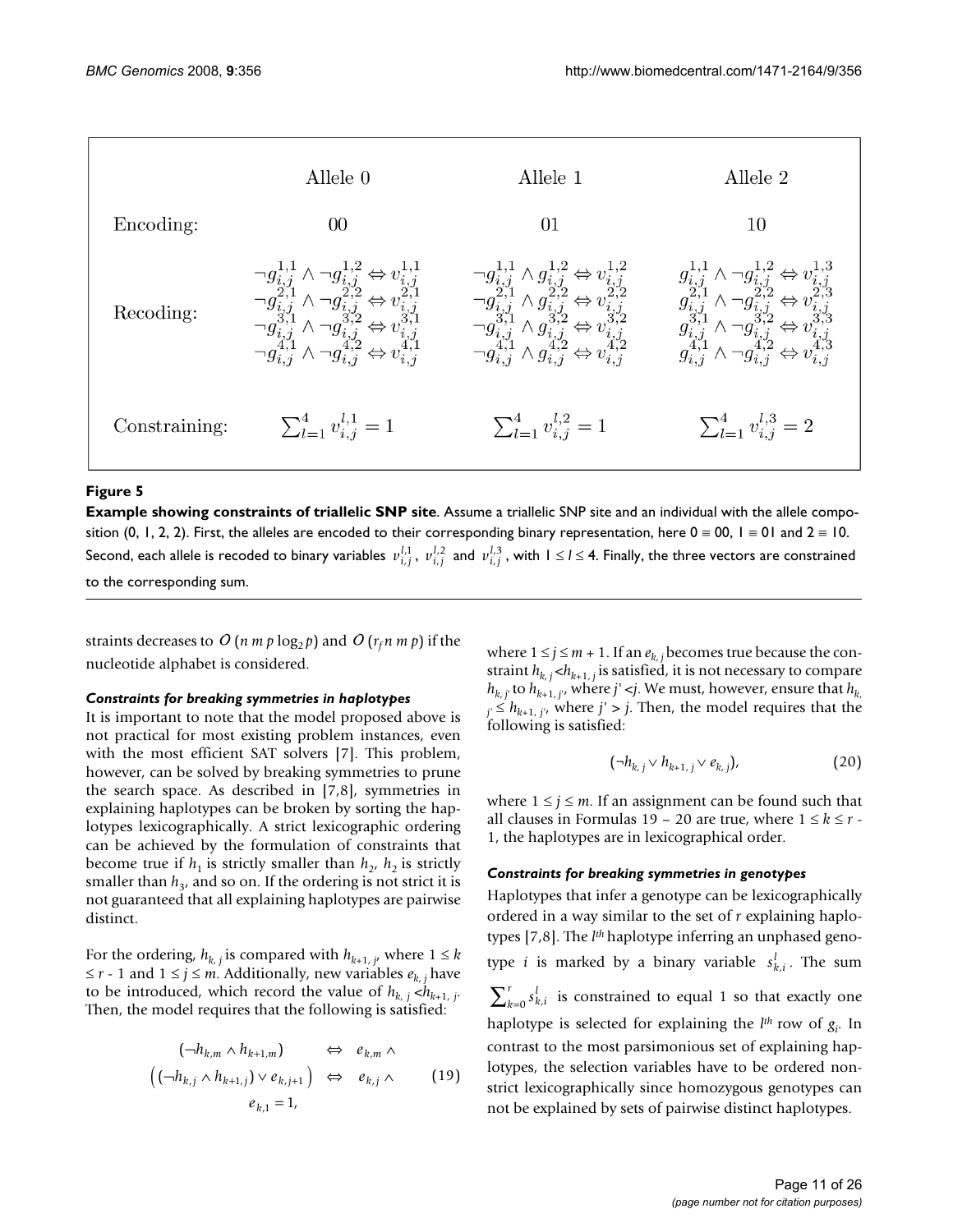#### **Table 2: Complexity of the model**

|   | Number of variables      |  |
|---|--------------------------|--|
| h | $r_f m \log_2 o_{max}$   |  |
| g | n m p $log_2 o_{max}$    |  |
| s | $r_f n p$                |  |
| a | $n \dot{m} p^2 \log_2 p$ |  |
| C | $n m p^2 \log_2 p$       |  |
| ٧ | n m p <sup>2</sup>       |  |
|   |                          |  |

The complexity of the presented model is listed below. Variable  $r_f$  is the final value of *r*. The maximal number of alleles, which is found at a SNP site of the considered population, is denoted by *omax*. The number of variables is  $O$  (n m  $p^2 \log_2 p$ ). If  $p \log_2 p \leq r_f \log_2 o_{max}$ , the number of constraints is  $O$  ( $r_f$  *n m <code>p</code> log<sub>2</sub>*  $o_{max}$ *).* 

As a result, the *p* selection vectors of each genotype *gi* can be ordered lexicographically by constraining the vectors by  $s_i^1 \le s_i^2 \le \dots \le s_i^{p-1} \le s_i^p [7,8]$ . For this purpose, the constraints of ordering the haplotypes are reused and slightly changed. New variables  $f_{k,i}^l$  have to be introduced, which record the value of  $s_{k,i}^l < s_{k,i}^{l+1}$ . Then, the model requires that the following is satisfied:

$$
\begin{aligned}\n &\left(-s_{r,i}^l \wedge s_{r,i}^{l+1}\right) \qquad \Leftrightarrow \quad f_{r,i}^l \wedge \\
 &\left((-s_{k,i}^l \wedge s_{k,i}^{l+1}) \vee f_{k+1,i}^l\right) \qquad \Leftrightarrow \quad f_{k,i}^l,\n \end{aligned}\n \tag{21}
$$

where  $1 \leq k \leq r + 1$ . If an  $f_{k,i}^l$  becomes true because the constraint  $s_{k,i}^l < s_{k,i}^{l+1}$  is satisfied, it is not necessary to compare  $s_{k',i}^l$  to  $s_{k',i}^{l+1}$ , where  $k' < k$ . We must, however, ensure that  $s_{k',i}^l \leq s_{k',i}^{l+1}$ , where  $k' > k$ . Then, the model requires that the following is satisfied:

$$
(-s_{k,i}^l \vee s_{k,i}^{l+1} \vee f_{k,i}^l), \qquad (22)
$$

where  $1 \leq k \leq r$ . Because it is almost the formulation of a strict lexicographic order, except that the variable  $f_{1,i}^l$ does not have to be true, it has to be relaxed to become a non-strict order. This can be done by formulating the constraints for either vector  $s_i^l$  is strict smaller than vector  $s_i^{l+1}$  or both vectors are equal.

Finally, the model requires that the following is satisfied:

$$
(s_{k,i}^l \Leftrightarrow s_{k,i}^{l+1}) \vee f_{1,i'}^l \tag{23}
$$

where  $1 \leq k \leq r$ . If an assignment can be found for which all clauses in Formulas 21 – 23 are true, where  $1 \le l \le p$ . 1, the selection variables of genotype *gi* are in non-strict lexicographic order.

#### *Constraints for alternative most parsimonious sets of haplotypes*

There can be several most parsimonious sets of haplotypes which differ slightly and yet can explain the unphased genotype data. Call  $H_{k,j}^i$  the set of previously found binary assignments to  $h_{k, j'}$  where  $1 \le i \le N_{alt}$  and  $N_{alt}$ is the number of previously found inferences. Constraints for alternative most parsimonious sets of haplotypes can be easily formulated by the exclusion of previously found sets. Then, the model requires that the following is satisfied:

$$
\neg (b(h_{k,1}, H_{k,1}^1) \land b(h_{k,2}, H_{k,2}^1) \land \vdots
$$
\n
$$
b(h_{k,m}, H_{k,m}^1)),
$$
\n(24)

where  $1 \le k \le r$  and  $1 \le i \le N_{alt}$ . Application of De Morgan's laws to Formula 24 results in Formula 25:

$$
\left(-b(h_{k,1}, H_{k,1}^{\mathbf{i}}) \vee\right.\n-b(h_{k,2}, H_{k,2}^{\mathbf{i}}) \vee\n\vdots\n-b(h_{k,m}, H_{k,m}^{\mathbf{i}})\right),
$$
\n(25)

A nice feature of constraining alternative haplotype inferences is that Formula 25 is automatically in CNF.

# *Constraints for alternative genotype inferences*

Given *p* explaining haplotypes, there can also be alternative inferences of genotypes. Constraints of alternative genotype inferences are given similarly to the constraints of alternative haplotype inferences. Call  $S_{k,i}^{l,j}$  the set of previously found binary assignments to the selection variables  $s_{k,i}^l$  of genotype *i*, where  $1 \le j \le M_{alt}$  and  $M_{alt}$  is the number of previously found inferences. Now consider only one previously found assignment to the selection variables of genotype *i* with  $S^1_{k_{1,i},i} = 1, ..., S^p_{k_{n,i},i} = 1$ . Since it is sufficient to constrain selection variables to 0, which were set to 1 in a previously computed inference, the  $\frac{1}{k_{1,i},i} = 1, ..., S_{k_{p,i},i}^p = 1$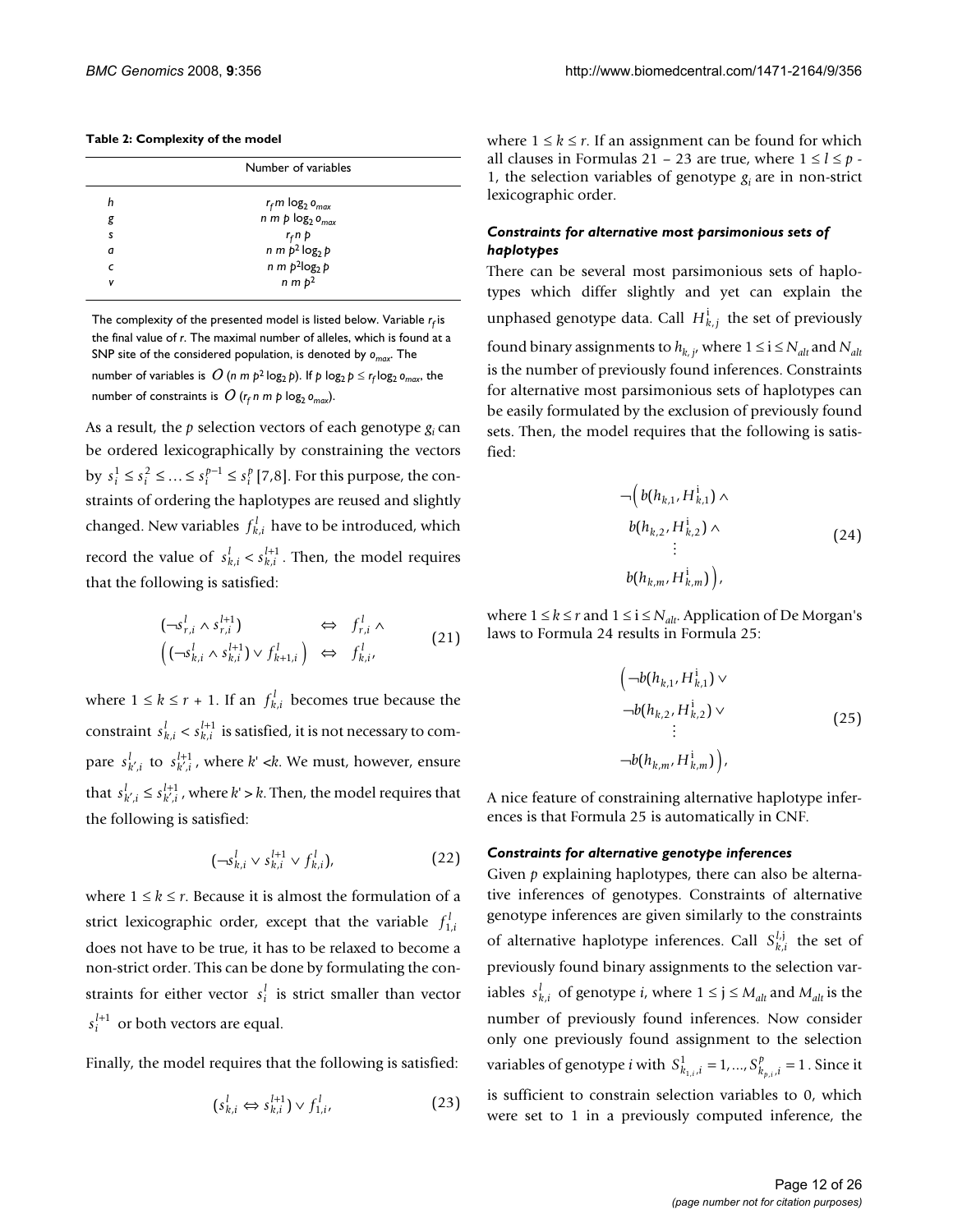already found explanations of all unphased genotypes are excluded by:

$$
\neg \left( s_{k_{1,1},1}^1 \wedge \dots \wedge s_{k_{p,1},1}^p \wedge \right.\n \left. s_{k_{1,2},2}^1 \wedge \dots \wedge s_{k_{p,2},2}^p \wedge \right.\n \vdots
$$
\n
$$
s_{k_{1,n},n}^1 \wedge \dots \wedge s_{k_{p,n},n}^p \right).
$$
\n(26)

Application of De Morgan's laws to Formula 26 results in Formula 27:

$$
\begin{aligned}\n\left(-\mathbf{s}_{k_{1,1},1}^{1} \quad \vee \dots \vee \quad \neg \mathbf{s}_{k_{p,1},1}^{p} \vee \\
\neg \mathbf{s}_{k_{1,2},2}^{1} \quad \vee \dots \vee \quad \neg \mathbf{s}_{k_{p,2},2}^{p} \vee \\
&\vdots\n\end{aligned}
$$
\n
$$
\neg \mathbf{s}_{k_{1,n},n}^{1} \quad \vee \dots \vee \quad \neg \mathbf{s}_{k_{p,n},n}^{p}\n\right).
$$
\n(27)

Formula 27 is in CNF and no reformulation is necessary. Such clauses have to be given for each previously found genotype inference j.

For constraining alternative genotype inferences, it is very important that genotype symmetries are broken as shown in Section "Constraints for breaking symmetries in genotypes". If symmetries are not broken, and if an assignment to the  $s_{k,i}^l$  variables is excluded for a given unphased genotype *gi* , the SAT solver can still report an assignment that represents a permutation of the excluded assignment. For instance, vector  $s_i^{l_1}$  with length *r* is exchanged by vector  $s_i^{l_2}$  with length *r*.

Note that the number of alternative genotype inferences is equal to or greater than the number of alternative most parsimonious sets of haplotypes, since each alternative set of haplotypes defines at least one inference of genotypes. As a result, we do not calculate complete alternative genotype inferences in this study. Instead, we introduce an optimisation method for genotypes, based on explaining haplotypes and bootstrapping (see Section "Bootstrapping" and Section "Optimisation of genotypes").

#### *Bootstrapping*

All possible minimal inferences are treated equally by the SAT approach. It is unlikely that the first haplotype inference found is the most probable one under the assumed model and given data. It is also unlikely that the first haplotype inference is the inference with fewest differences compared to the real data. The question which haplotype inference should be taken for further analysis remains.

There must be one or more inferences which are supported better by the input data. To introduce a quality measurement of the haplotypes and alternative inferences which have been calculated, a bootstrapping procedure is introduced as follows. Bootstrapping is widely used (e.g. in phylogenetic reconstruction [18]) for estimating properties of an estimator. Those properties are measured when sampling from an approximate distribution. One standard choice for an approximate distribution is the empirical distribution of the observed data. To use the bootstrap to assess the uncertainty of estimates of the phased genotypes, the data should be a series of independently sampled points. Here, we assume that haplotypes are drawn independently from a most parsimonious set of explaining haplotypes which is the base of the population of genotypes. Thus, the independently drawn haplotypes satisfy the independence assumptions of the bootstrap method.

From a set  $\mathcal G$  of *n* given unphased genotypes, a new set of *n* unphased genotypes  $\mathcal{G}'$  is sampled by replacement (Figure 6). Sampled sets  $G'$  are inferred as described before, and each haplotype occurring in the inferences of the genotypes is added to a list. If a haplotype does not appear in the list, the haplotype and the number of its occurrences in the phased genotypes (its count) are added to the list. Otherwise, the former count of the haplotype in the list is increased by that number. For one  $G'$ , this procedure is defined as one bootstrap replicate. Thus, the count of a haplotype, which is equivalent to a frequency, reflects its support by the input data and is defined as the haplotype's score. The process is repeated, and after a given number of bootstrap replicates, the corresponding counts of each haplotype occurring in the genotypes of an alternative haplotype inference are summed up. This sum is used to score the alternative haplotype inferences. The inference with the greatest score is assumed to be the one with the greatest support from the input data given the parsimony criterion.

#### *Optimisation of genotypes*

Based on computed alternative most parsimonious sets of haplotypes and bootstrapping scores, an optimisation of the phased genotypes can be computed (Figure 7). For each most parsimonious set of haplotypes the algorithm therefore computes all alternative inferences of each unphased genotype, independent of the others. As mentioned above, this method only works if symmetries in genotypes are broken (if symmetries are not broken, the algorithm also reports genotype inferences that use same sets of haplotypes in different orders). This procedure results in a list of alternative phased genotypes for each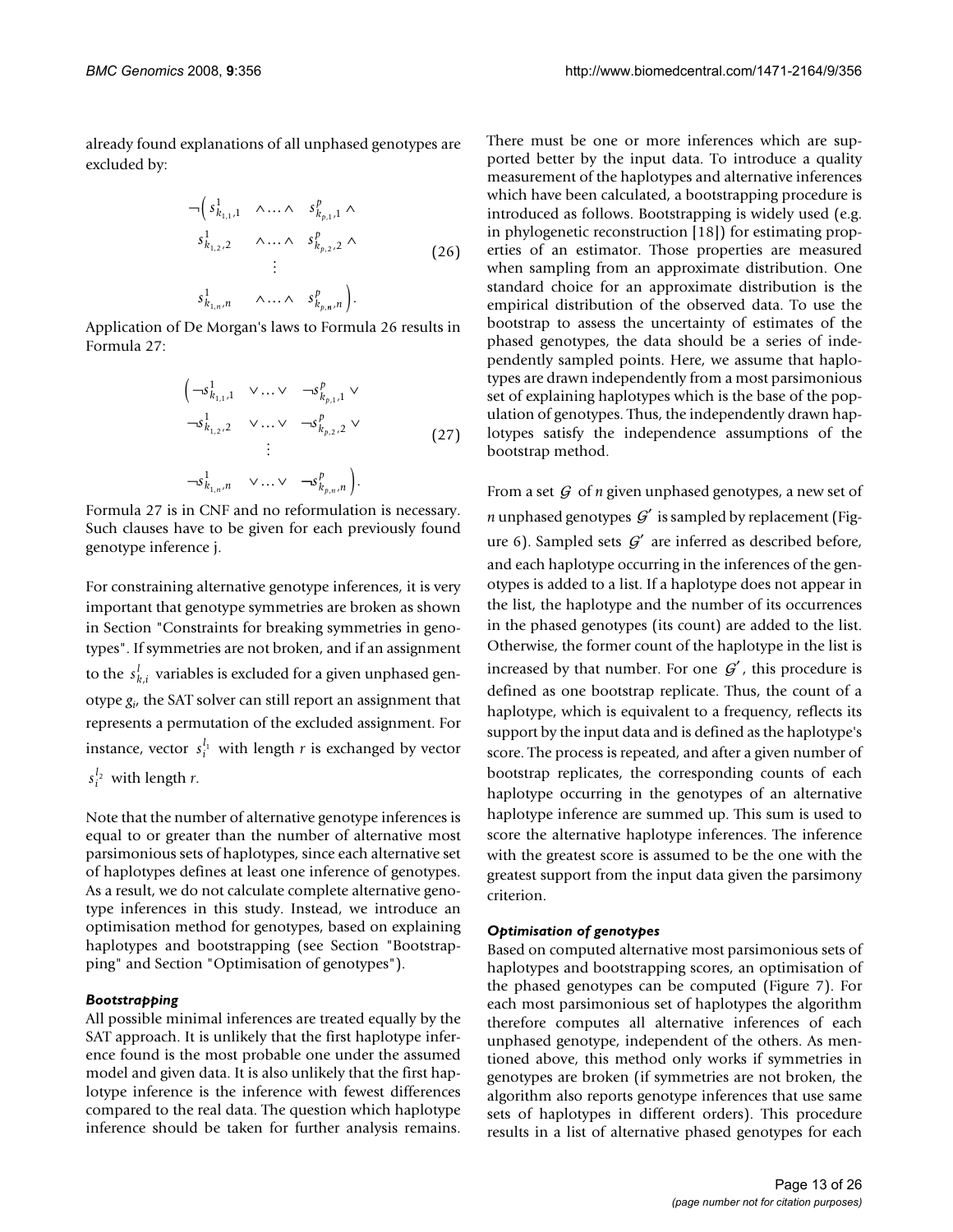

**Example of Bootstrapping**. Panel A shows two different most parsimonious inferences of four genotypes from a tetraploid species. different genotypes are represented by different coloured rings whereas different explaining haplotypes are represented by different coloured circles. In Panel B, the urn symbolises the population from which genotypes are sampled. Three bootstrap replicates are drawn with replacement, the genotypes are inferred, and the occurrences of the different haplotypes are counted (middle). Because of the parsimony criterion, the shown inference of sample 1 and sample 2 are unique. Sample 3 can alternatively be inferred with the green, red and blue haplotypes. The overall number of occurrences of the haplotypes is calculated. Finally, the two most parsimonious inferences are scored by the counts of haplotypes. The inference on the left has score 222 and the inference on the right has score 78. Inference on the left is selected for further analysis.

original unphased genotype. Using the bootstrapping approach, each computed genotype is scored by the sum of the bootstrapping scores of its contained haplotypes. Alternatively, without bootstrapping, the frequencies of the haplotypes in the phased genotypes of all computed alternative inferences can be used similar to bootstrapping counts. Finally, from the alternative inference list of each genotype the highest scored genotype is selected in order to replace the former genotype in the inference. This forms a new inference of the original data with equal or better scoring.

The number of all alternative genotype inferences for a given most parsimonious set of haplotypes is the product of the alternative inferences of each genotype. Moreover, the product of the number of alternative genotype inferences from each alternative most parsimonious set of haplotypes is the number of all valid most parsimonious HIPPs.

#### *Calculation of lower and upper bounds*

In contrast to integer linear programming formulations of HIPP [9,10], the SAT approach is not able to optimise a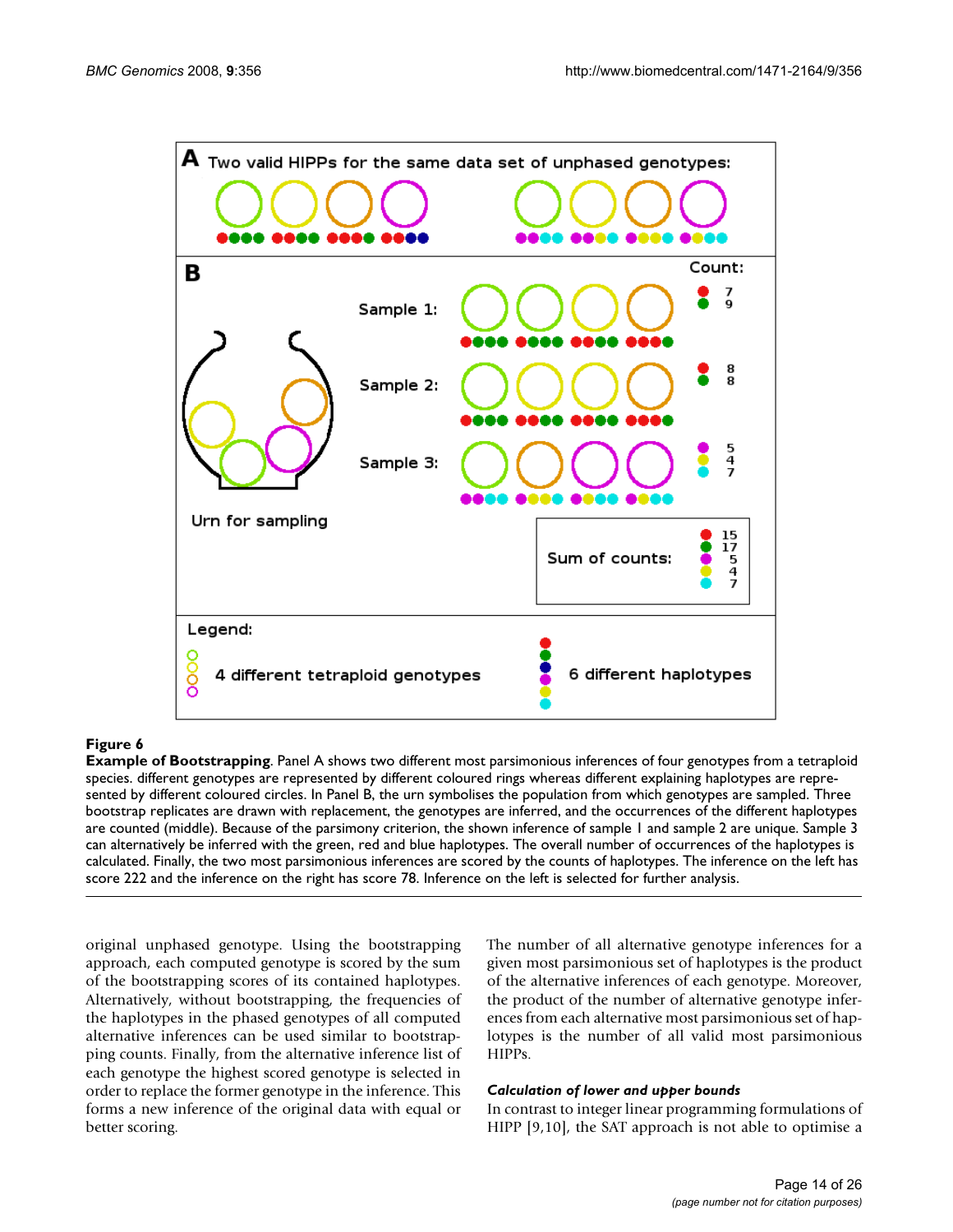

**Example of optimisation**. Based on computed alternative most parsimonious sets of haplotypes and bootstrapping scores, an optimisation of the phased genotypes is possible. For each most parsimonious set of haplotypes the algorithm therefore computes all alternative inferences of each unphased genotype. One most parsimonious set of explaining haplotypes and corresponding bootstrapping scores of some tetraploid data set are shown in the first table. The first column in the table below shows the unphased genotypes. The other columns contain alternative inferences and bootstrapping scores of the corresponding unphased genotype based on the explaining haplotypes. From the row of each genotype the highest scored phased genotype is selected (red). This forms a new inference of the original data with equal or better scoring.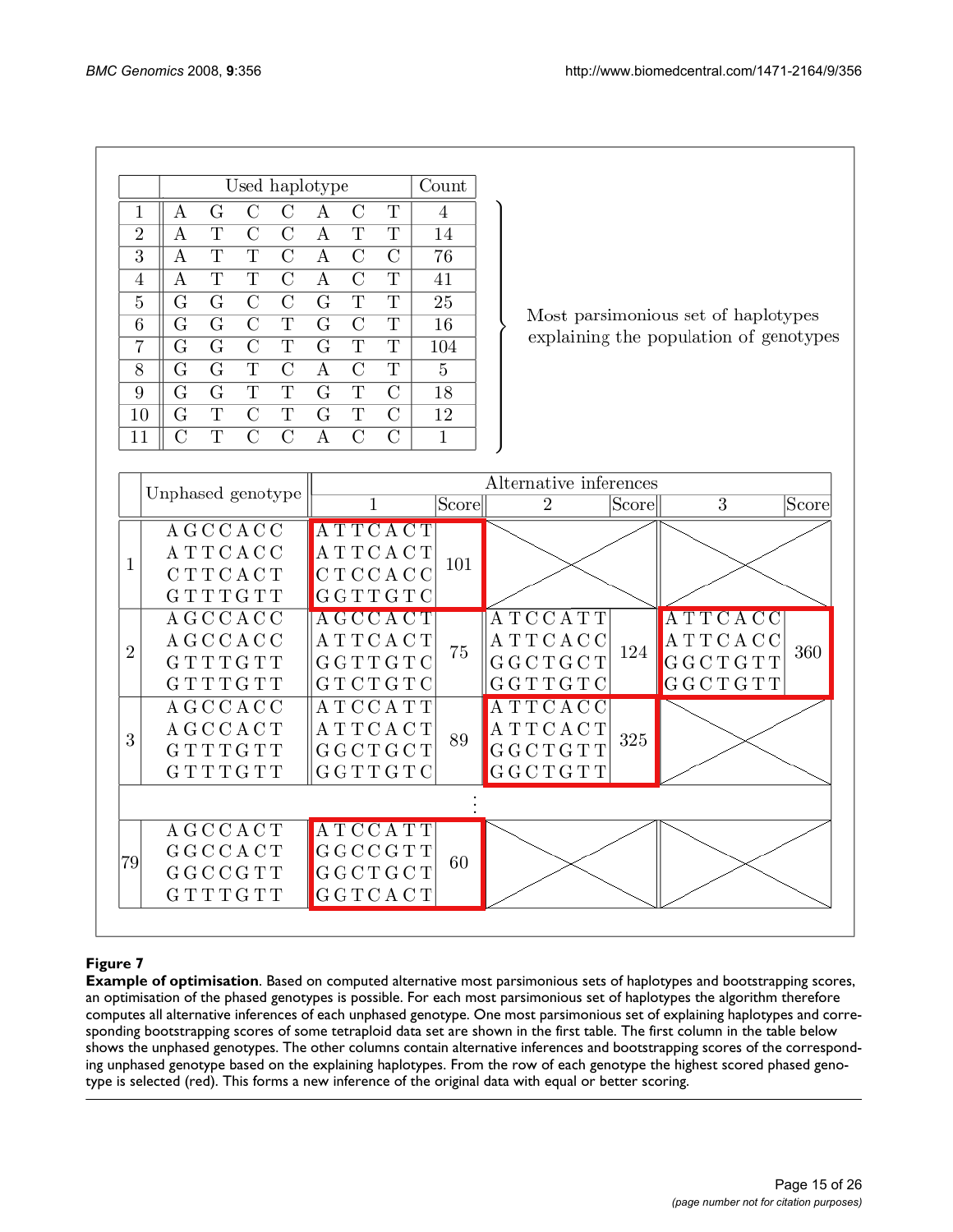target function directly. Thus, each possible number of explaining haplotypes has to be tested incrementally starting with *r* = 1. Methods for the computation of lower and upper bounds [7,19] can be applied to avoid the iteration until a most parsimonious solution is found. Furthermore, a lower bound can be used for reducing the size of the model [7]. Genotypes which only can be explained by distinct sets of haplotypes are called *incompatible*. Incompatible genotypes can be used for deriving a lower bound such that the size of the model can be reduced by eliminating *s* variables and corresponding clauses.

In the existing version of SATlotyper, the computation of lower and upper bounds is not implemented. It was found empirically that, if the approach is able to find a most parsimonious set of haplotypes in reasonable time, it is also able to prove the unsatisfiability of smaller sets of haplotypes in reasonable time. Nevertheless, it is not clear how large the increase in solvable instances would be if a calculation of lower and upper bounds were used in haplotype inference of polyploids. The computation of upper and lower bounds according to [7,19] may be added to SATlotyper in future versions.

# *Comparing inferences with real data*

To define a standard for the measurement of an inference of haplotypes and corresponding genotypes, we sum up the differences between genotypes from inference and corresponding genotypes from real data. The number of differences is defined as the distance *d* between both sets.

Call  $G_i = h_{k_1},..., h_{k_p}$  the inference of an unphased genotype by the SAT approach and  $G'_{i} = \{h'_{k'_{1}}, ..., h'_{k'_{p}}\}$  the real data for instance from simulation. Every haplotype  $h_k$  in the inference has a counterpart  $h'_{k'}$  in the real data set. The distance is defined recursively as shown in Formula 28 and Formula 29, where  $d_{ham}(h_{k}, h'_{k'})$  is the Hamming distance between  $h_k$  and  $h'_{k'}$ .

$$
D(G, G') = \begin{cases} 0, & \text{if } G = \{\} \\ h \in G \land \\ \forall h' \in G' : \\ \forall h' \in G' : \\ d_{ham}(h, h') + \\ D(G \setminus h, G' \setminus h') \\ d = \min (D(G, G')) \end{cases}
$$
 (28)

The complexity of calculating *d* is exponential but for small *p* this is still possible.

# *Software realisation*

SATlotyper is implemented in Java and realises the constraints described above. Additionally, there are some obvious improvements included in the program, such as converting the  $v_{i,j}^{l,u_j}$  vectors, with  $1 \leq l \leq p$ , to the corresponding Boolean inverse if  $min(q, p - q) = p - q$ , where *q* is the number of 1s. Another improvement is the enumeration of constraints for a SNP site such that instead of *oj* only  $o_i$  - 1 sums have to be given if  $o_i \leq p$ . ,

The SAT approach that we generalised [7] can not optimise a target function directly (but there are efforts to combine ILP and SAT features [12,17,20,21]). Therefore, the SAT formulation of an assumed number of explaining haplotypes has to be tested for satisfiability by the SAT solver. If it fails, the number of explaining haplotypes is incremented and then tested again. This is repeated until the SAT solver reports satisfiability. For unphased genotypes, given in CSV format, the program generates corresponding constraints and writes the resulting formula in CNF format to the file system. Next, the binary of the corresponding SAT solver is executed with the newly generated CNF file as input. After successful termination of the solver, SATlotyper reads, analyses and reports the output of the solver in XML format (Additional file 1).

SATlotyper is able to execute different SAT solvers and was tested with MiniSat [11,12], MiraXT [13] (a multithreaded SAT solver) and Sat4J [14] but can be easily adapted to other solvers accepting standard CNF file format. Access to single Boolean variables is realised by a hash which contains corresponding matrices. This object allows indexing by means of the corresponding keyword, for instance "haplotype", for a given type of variable.

# **Results**

The following results were computed on a laptop with 2048 MB RAM and AMD Turion™ 64 X2 Mobile Technology TL-56 ( $2 \times 1.80$  GHz). The operation system was a Linux system (Debian 4.0 ("*etch*")), kernel version 2.6.18- 5-amd64. MiniSat 2 (minisat2-070721.zip [11,12]) was used for solving SAT.

#### *Development of SATlotyper*

The presented generalisation of the original SAT approach [7] led to the development of SATlotyper, which can infer polyploid and polyallelic input. The SATlotyper algorithm is able to handle incomplete data sets where SNP sites are partly missing, without bringing in unjustified assumptions. For instance, SNP sites are missing when genotypes are heterozygous for alleles with indels (insertions or deletions) that may result in an interruption of analysable sequence data. Unknown sites are marked "N". With the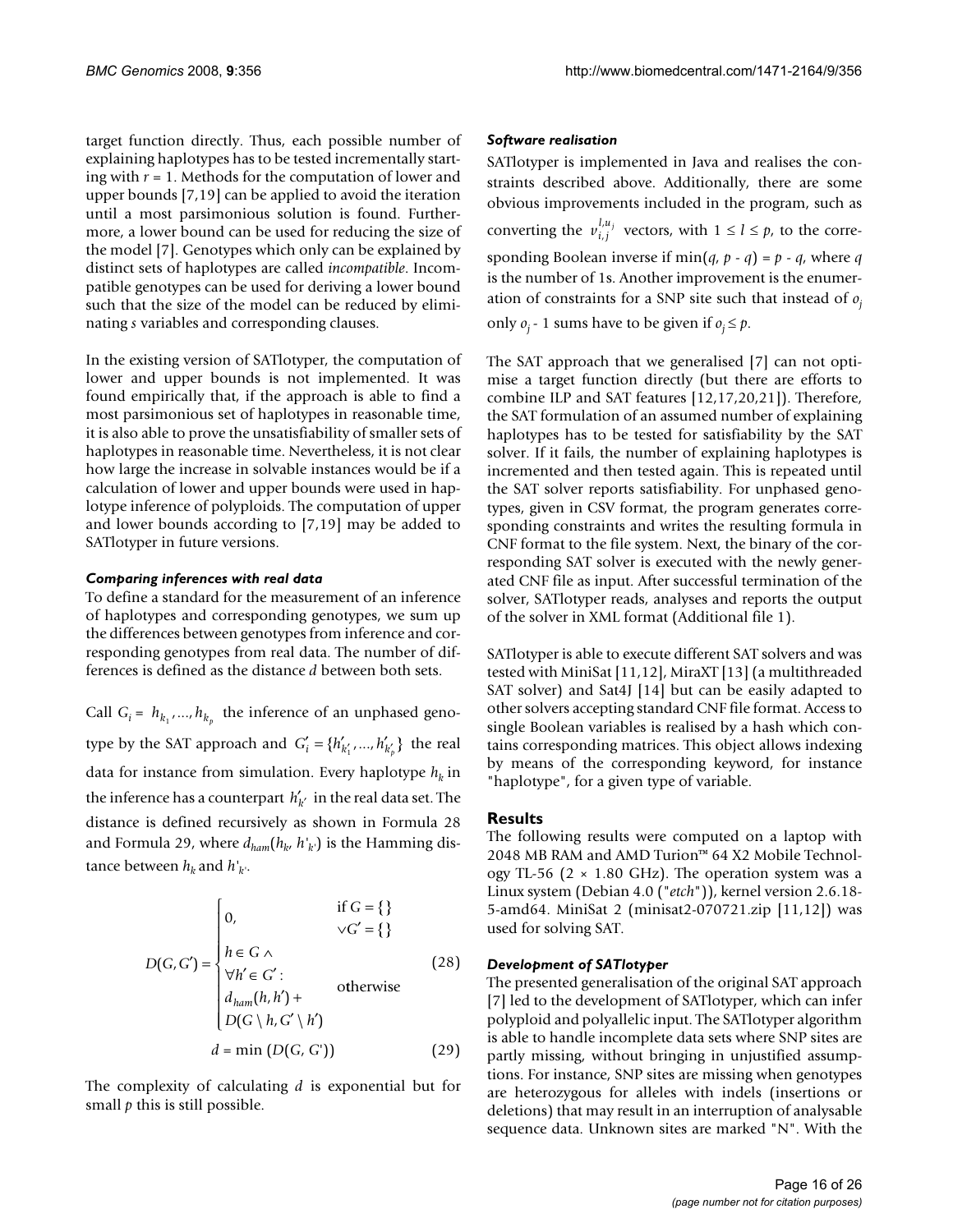SAT approach, no assumptions are made for individuals that contain SNP sites with no information available, i.e. the formulation of constraints for the corresponding individual and SNP site is omitted. If the formulation of constraints for a site is omitted, the SAT solver uses a set of haplotypes inferred from other unphased genotypes, provided that these haplotypes are compatible with the known sites of the unphased genotype containing missing information. The choice of haplotypes for explaining such a genotype is independent of the alleles that the explaining haplotypes show at the site with missing information.

#### *Testing SATlotyper on simulated data*

In order to test SATlotypers performance, we simulated haplotypes comprising six SNP sites for ten tetraploid, biallelic populations with 100 individuals each. For every population, six simulated haplotypes were used as a pool for further simulation. These six different haplotypes of one population were sampled uniformly to generate a population of tetraploid individuals. The alleles of these haplotypes were also sampled uniformly. The simulation resulted in ten data sets of 100 individuals each.

In order to simulate noise in the simulated data sets, data changes were introduced by conversion of a randomly chosen nucleotide of a randomly chosen individual at a randomly chosen SNP site to the other allele at the same site. All manipulated SNP sites were marked and no longer changed. If, however, a change has to be introduced and the random procedure selects an already manipulated individual and site, the noise-procedure is repeated until the needed change is introduced. Homozygous SNP sites were excluded from change on the assumption that these sites are correctly analysed in real data sets. Moreover, heterozygous SNP sites were not changed to homozygous sites. Thus, *x*% of noise means exactly *x*% of changed SNP sites in the data set. The ten simulated data sets were modified by noise, where noise was increased from 0% to 10% in steps of 1% resulting in 110 different data sets. Four types of analysis were performed with the simulated data sets (Table 3). These four methods are referred to as Method 1–4 and are computed as follows.

Method 1: for each data set exactly one haplotype inference was calculated.

Method 2: for each data set up to 250 alternative most parsimonious sets of explaining haplotypes and the corresponding haplotype inferences were calculated. Additionally, bootstrapping was performed based on the calculated haplotypes by generation of 250 bootstrapping replicates. Phased genotypes were then scored by the sum of the scores of their constituent haplotypes, and these values were summed up to score complete haplotype

| Method | Features of SAT lotyper |               |              |  |  |  |  |  |  |
|--------|-------------------------|---------------|--------------|--|--|--|--|--|--|
|        | Alt. expl. hap.         | Bootstrapping | Optimisation |  |  |  |  |  |  |
|        | No                      | No            | No           |  |  |  |  |  |  |
| 2      | Yes                     | Yes           | No           |  |  |  |  |  |  |
| 3      | Yes                     | Yes           | Yes          |  |  |  |  |  |  |
| 4      | No                      | No            | Yes          |  |  |  |  |  |  |

The different features of SATlotyper are listed below. For the different results see also Figure 8, Figure 9 and Figure 12. Alt. expl. hap., computation of alternative most parsimonious sets of explaining haplotypes.

inferences (see Section "Implementation"). The best scored haplotype inference was selected without further optimisation with regard to genotype inference.

Method 3: the analysis described in Method 2 was further refined by an optimisation with regard to genotype inference performed for each alternative most parsimonious set of haplotypes (see Section "Implementation").

Method 4: the first haplotype inference was used to optimise the genotype inference. For this purpose, the haplotypes were scored by their frequency in all genotypes of the first haplotype inference. Next, optimisation of the genotypes was carried out as described.

The phased genotypes resulting from all four types of analysis were compared with the corresponding original simulated data set. We first tested whether the original sets of haplotypes, which were used for generating the simulations, could be identified by Method 1, Method 2 and Method 3. Method 4 was left out since different scorings of one haplotype inference do not affect the inferred most parsimonious set of haplotypes. Without added noise, the six original haplotypes could be identified by all three methods. With the addition of noise it was not possible to identify all six original haplotypes in all data sets using the first haplotype inference (Method 1). For three different data sets, this method found fewer than the six original haplotypes (only five out of six were identified in one data set with 6%, 7% and 10% noise). In contrast, all six original haplotypes were correctly inferred by the analyses with bootstrapping (Method 2) and the analyses with bootstrapping and optimisation (Method 3). For all types of analysis, the phased genotypes resulting from each analysis were compared with the original simulated data sets by computing the minimal Hamming distances between an inferred genotype and the corresponding original genotype without noise from the simulation. The minimal Hamming distance was computed as given in Section "Implementation". Based on the minimal Ham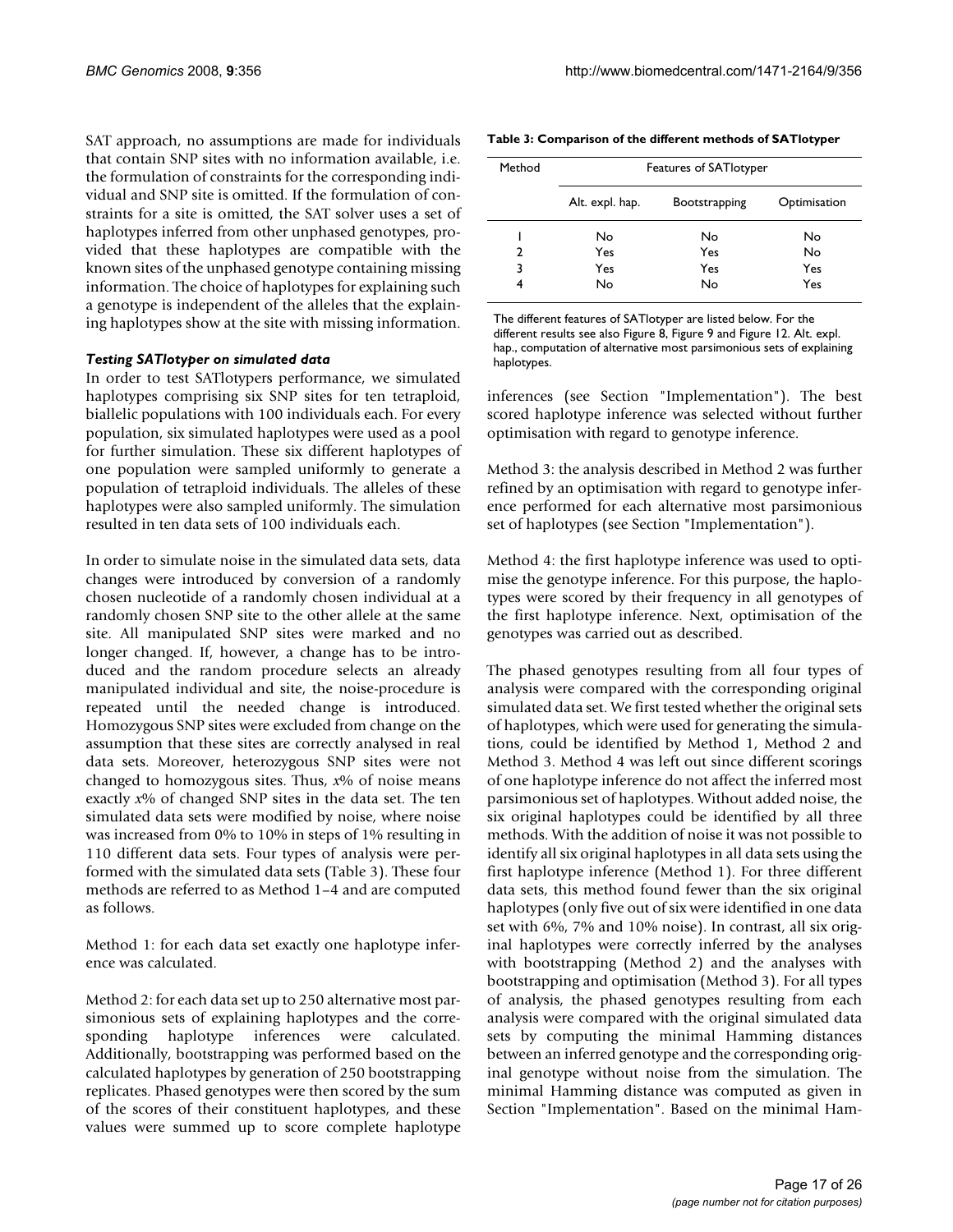ming distance, the correctness for all four types of analysis was calculated as follows:

$$
100 \cdot \frac{600 - \text{minimal Hamming distance}}{600 - 600 \cdot 100^{-1} \cdot \text{noise\%}}\tag{30}
$$

where 600 is the number of SNP sites in the simulation. The denominator in Formula 30 is motivated by the minimal possible number of incorrectly inferred nucleotides compared to the simulated data without noise (on the right of the sum of the denominator). This value is dependent on the noise used and is subtracted from the number of SNP sites in the data set such that the denominator represents the maximal possible number of correctly inferable nucleotides. The number of correctly inferred nucleotides calculated by the SAT approach is given by the numerator. The mean correctness of the ten different data sets was plotted against the noise (Figure 8).

Without noise, all methods gave predictions close to 100% correctness. With noise added the results of the four analysis methods showed an increasing correctness to the original data in the following order: Method 1 < Method 2 < Method 4 < Method 3. This means that Method 3, which is the method with bootstrapping and genotype optimisation, gave the best results for all values of noise. The comparison between Method 2 and Method 1 demonstrated that the application of bootstrapping in order to select the highest scored haplotype inference (Method 2) gives better results than the method without bootstrapping (Method 1). The distributions of nucleotide distances (minimal Hamming distance) from Method 1 and Method 3 for a given amount of noise were compared by the Kruskal-Wallis test with a significance level of 5%. All p-values except for the 0%-noise case were below 0.05, and consequently the null hypothesis of both distributions being the same was rejected. Although the distributions of nucleotide distances from Method 1 and Method 2 were not significantly different, the mean values of the distances of Method 2 were always smaller than those of Method 1.



#### Figure 8

**Comparison of four types of analysis using simulated data sets**. For ten tetraploid, biallelic populations with 100 individuals each, haplotypes comprising six SNP sites were simulated. 0–10% noise was added to the data. Unphased simulated data sets were analysed with SATlotyper using four different methods: 1) first inference without optimisation; 2) alternative haplotype inferences scored by bootstrapping, selection of the best scored; 3) alternative haplotype inferences scored by bootstrapping, further optimisation of genotype inference; 4) first haplotype inference with optimisation of genotype inference. On the basis of the Hamming distance between predicted and original simulated genotype inferences, the correctness was calculated, normalised and plotted against the noise. Every data point represents the mean value of ten populations for the respective value of noise.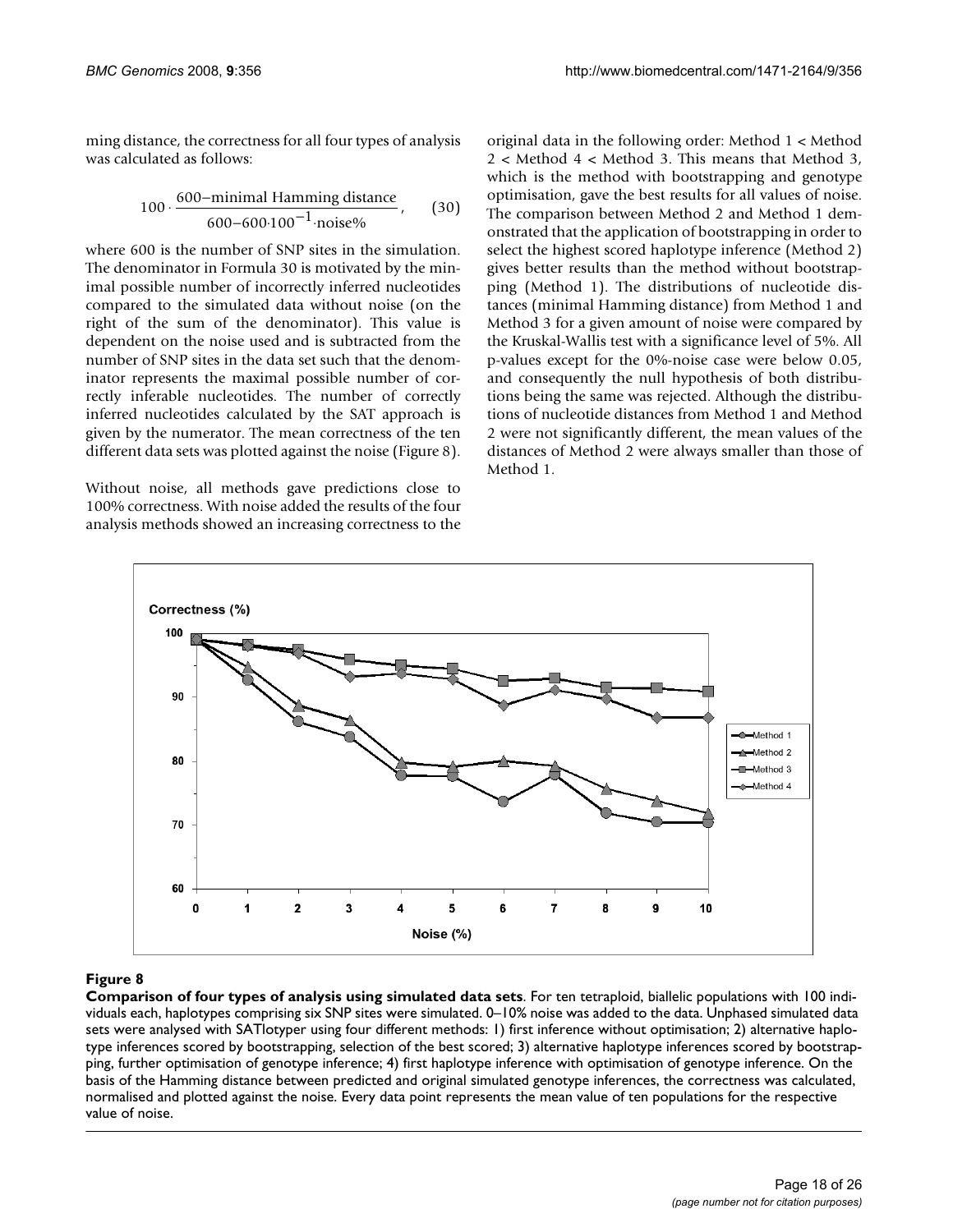#### *Performance of SATlotyper with unphased SNP data from tetraploid potato genotypes*

The performance of SATlotyper was tested using unphased SNP data from the locus *BA213c14t7* of *Solanum tuberosum*. Locus *BA213c14t7* corresponds to the sequenced T7 end of the BAC (bacterial artificial chromosome) clone BA213c14 and is located on potato chromosome V between the markers *GP21* and *GP179* near the *R1* gene for resistance to late blight [22] (see Chromosome V in PoMaMo, The Potato Maps and More Database [23,24]). This intergenic sequence region is characterised by high sequence variability. The *BA213c14t7* sequence also includes SNP sites associated with resistance against the parasitic root cyst nematode *Globodera pallida* [25].

As input to SATlotyper, two sets of unphased SNP data of *BA213c14t7* were generated from 194 heterozygous tetraploid potato individuals from two different breeders: 103 individuals from breeder 1 and 91 individuals from breeder 2. The locus was amplified from genomic DNA of the 194 individuals and the SNP allele dosage (0:4, 1:3, 2:2, 3:1 and 4:0) was estimated for twelve biallelic SNP markers based on the sequence trace files (SNP sites 139, 143, 152, 157, 178, 214, 218, 236, 244, 253, 273, 274; Figure 9; Additional file 2). The resulting unphased SNP data were used as input for a SATlotyper analysis, where only one haplotype inference was calculated (Method 1). The number of SNP sites was varied from two to twelve and the running times were determined. In Figure 10 the log of running time is plotted against the number of SNP sites analysed for the two different data sets (breeder 1, breeder 2). Even for twelve SNP sites, the running time was less than 80 seconds for both data sets. Figure 10 demonstrates that the computational complexity grows exponentially with linear increase of the number of SNP sites.



#### Comparison of computational **Figure 9** and experimental haplotypes for potato locus BA213c14t7

**Comparison of computational and experimental haplotypes for potato locus BA213c14t7**. Sequence of the potato locus *BA213c14t7*. The evaluated SNP sites are indicated by boxes. For a sub-population of nineteen individuals, haplotype sequences were identified computationally with Method 2 and experimentally by amplicon cloning and sequencing. The nine haplotypes identified by both methods are displayed in red.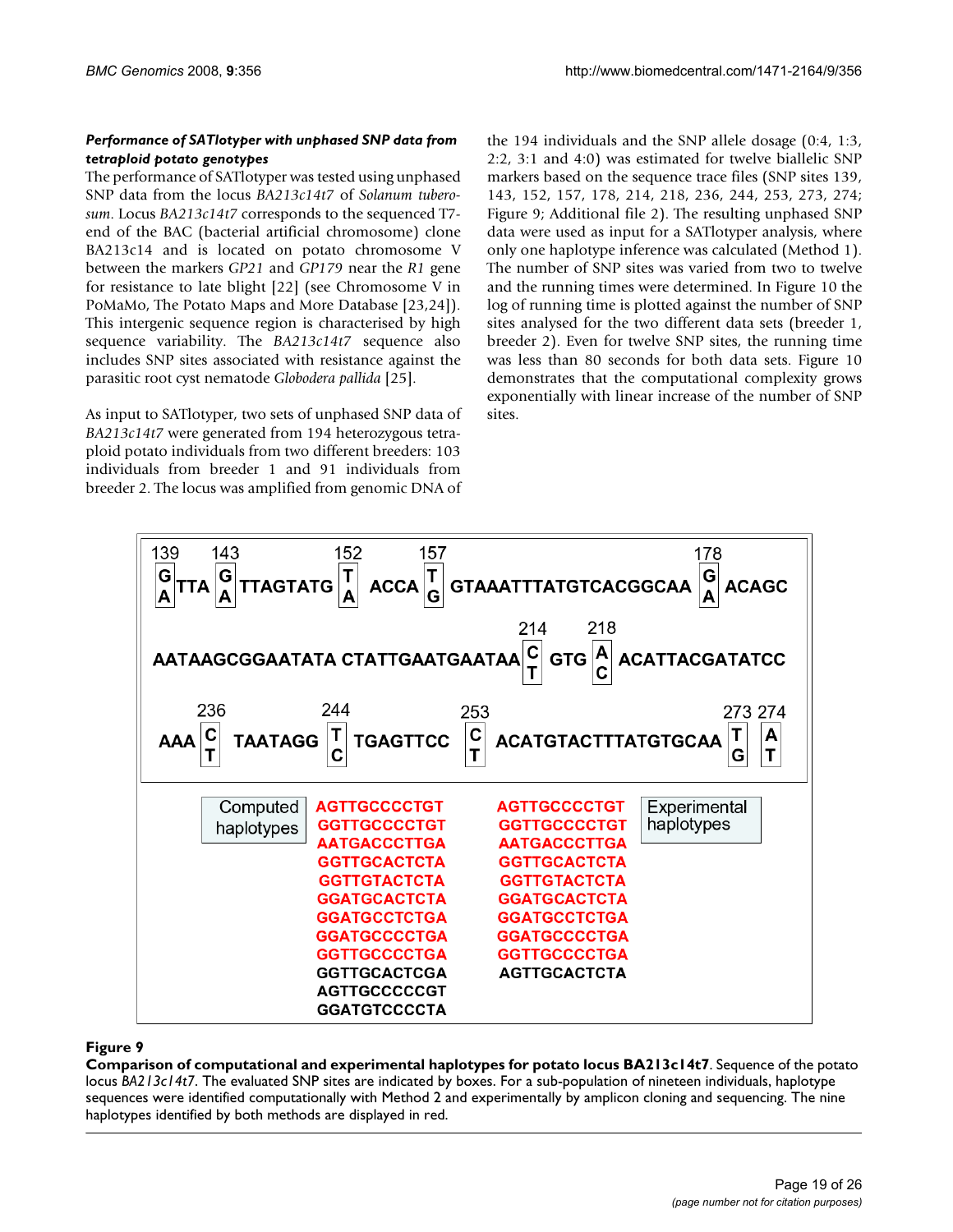

**Performance of SATlotyper with real data sets from tetraploid potato genotypes**. Testing of SATlotyper (Method 1) with two sets of unphased SNP data from the locus *BA213c14t7* of *Solanum tuberosum* (Figure 9). Analysis of 103 genotypes from breeder 1 and 91 genotypes from breeder 2 took place. The running time was determined when the first haplotype inference was reported. The logarithm of the running time (mean value of ten runs each) was plotted against the number of SNP sites.

#### *Comparison of SATlotyper results with experimentally determined haplotypes*

In order to evaluate SATlotyper further, we compared computed haplotypes with experimentally determined haplotypes at the *BA213c14t7* locus using a subset of nineteen heterozygous tetraploid individuals out of the two populations described above. We identified the haplotypes for twelve SNP sites both computationally and experimentally. The sequence of the *BA213c14t7* locus and the SNP sites analysed are shown in Figure 9.

#### *Computational haplotype inference*

The unphased SNP data from the nineteen individuals were used as input for the computational haplotype inference with SATlotyper analysis (Method 2). Up to 250 alternative most parsimonious sets of haplotypes and the corresponding haplotype inferences were calculated. On the basis of the calculated haplotypes bootstrapping was performed (250 samples) in order to score the alternative haplotype inferences. The haplotype inference with the highest score was selected. SATlotyper identified 114 alternative most parsimonious sets of haplotypes for this data set with a minimal number of twelve explaining haplotypes. Additional file 1 (XML output of SATlotyper) gives the input data, the bootstrapping results for all haplotypes and the different scored haplotype inferences which are in order of score. For each alternative haplotype inference the first corresponding genotype inference is given. In Figure 9, the twelve haplotypes obtained from the haplotype inference with the highest bootstrapping score are listed, together with the experimentally determined haplotypes. In addition, an optimisation with regard to genotype inference was performed for all alternative haplotype inferences (Method 3).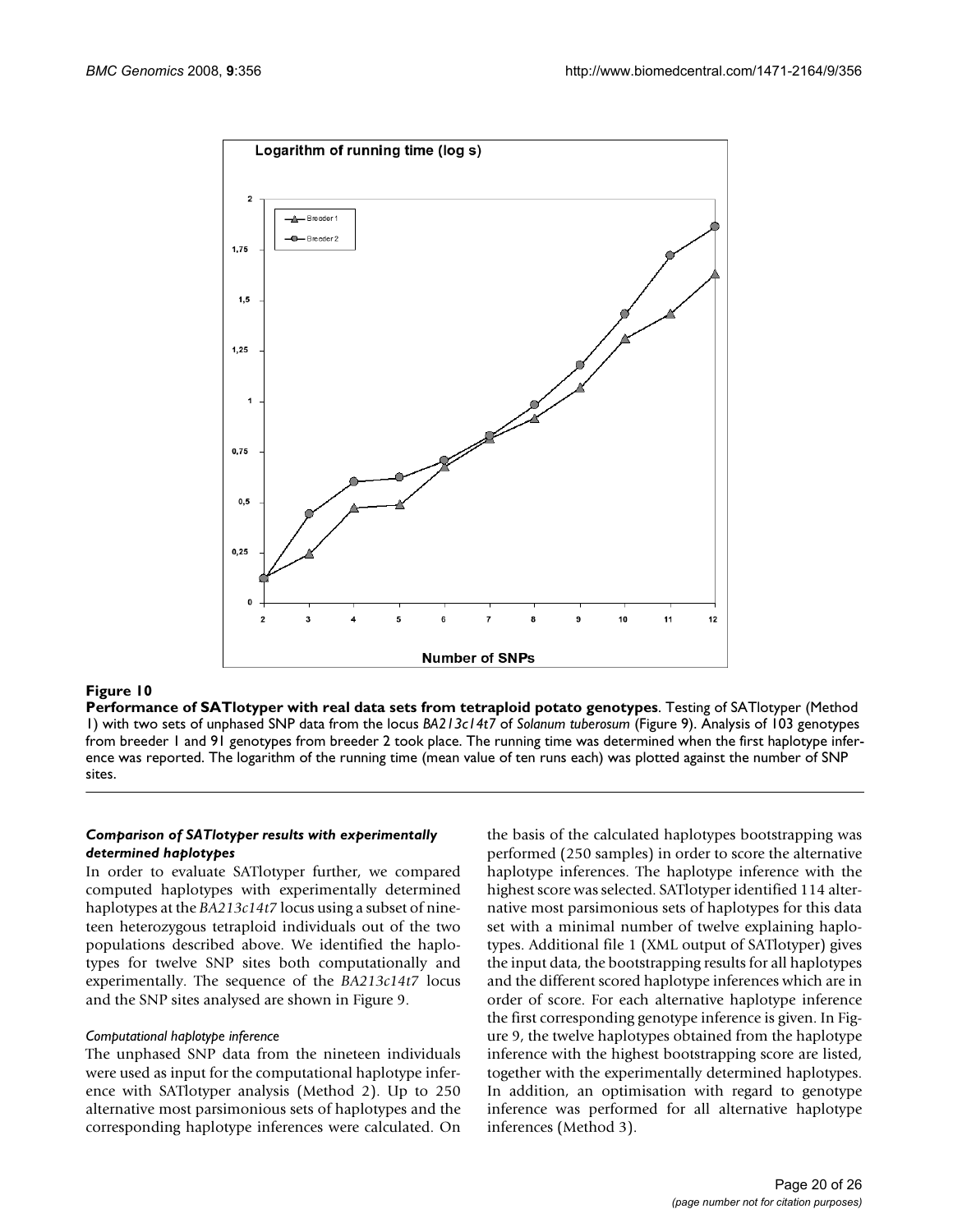#### *Experimental haplotype inference*

The inference of haplotypes by SATlotyper from experimental SNP data requires the scoring of the SNP allele dosage (zero, one, two, three or four in a tetraploid individual) in PCR amplicons derived from partially heterozygous individuals. Preferential amplification of one allele versus the other may occur at heterozygous loci, resulting in erroneous scores of the allele dosage [25], which leads to the calculation of erroneous haplotypes by SATlotyper. Even with a low percentage of erroneous scores of allele dosage per single SNP site, the combination of errors from several SNP sites can lead to an inflated number of haplotypes that do not exist. To verify haplotype models computed by SATlotyper from experimental SNP data, which are not error free, we performed an independent experimental haplotyping. The number and dosage of haplotypes present at a specific locus in a given individual can be experimentally determined by cloning and sequencing a sufficient number of PCR fragments generated from genomic DNA of that individual at that specific locus. The number of different haplotypes is inferred from the number of consensus sequence variants found in the clone sample, and the haplotype dosage is inferred from the frequency of each consensus sequence variant in the clone sample.

For the subset of nineteen individuals, the haplotypes at the *BA213c14t7* locus with respect to the twelve SNP sites were determined experimentally (Additional file 2) by the sequencing of at least twenty-four cloned amplicons from each of the nineteen individuals. The number of sequenced clones per tetraploid individual was raised from sixteen, as proposed by Simko [2], to twenty-four per individual, in order to accept as real only haplotypes that could be detected at least twice. This was necessary owing to the possible sequence errors introduced by PCR and Sanger sequencing. In total, 590 amplicon derived clones were sequenced, which revealed ten distinct haplotypes present in the population of nineteen individuals (Table

| Table 4: Experimental haplotypes HI to HI0 |
|--------------------------------------------|
|--------------------------------------------|

4, Figure 9). On the basis of the haplotypes observed and the frequency of each haplotype sequence per tetraploid individual, the most likely genotype for each individual was determined (Table 5). The genotype models also allowed determination of haplotype frequencies in the subset of nineteen individuals. Chi-square statistics revealed significant deviation of the observed frequency distribution of haplotype sequences from the numbers expected based on the genotype model in five individuals. Haplotypes H1, H5 and H8 with a frequency of 84% altogether were the most abundant ones (Table 4). The other seven haplotypes had a frequency of less than 5% each. Interestingly, haplotype H4 present in individual S25 shared high similarity (100%, e value:  $1<sup>-69</sup>$ ) with the sequence of BAC clone PGEC472P22 originated from the wild potato species *Solanum demissum* [26]. This indicated that haplotype H4 corresponds to an introgression from *Solanum demissum* containing the *R1* resistance gene [26].

#### *Comparison of computed and experimental haplotype and genotype models*

From the nineteen individuals analysed, nine haplotypes were identified by both methods (Figure 9). The only experimental haplotype not detected computationally was haplotype H2 (Table 4). H2 was identified only in individual S9, in only two out of twenty-four analysed clones (Table 5). Haplotype H2 did not occur in any of the 114 alternative computed inferences (Additional file 1), which leads to the conclusion that the unphased data do not support haplotype 2 in the most parsimonious set of explaining haplotypes. Three haplotypes were identified computationally but not experimentally. This may result from imperfect input data, for example, from erroneous assignment of SNP allele dosage, which leads to the creation of additional "non real" haplotypes by SATlotyper, which are needed to satisfy the input data. Alternatively, the experimental haplotype inference may have missed rare but real haplotypes owing to underrepresentation of the sequence in the cloned amplicons.

| Hapl.           | SNP139 | SNP143 | SNP152 | SNP157 | SNP178 | SNP214 | SNP218 | SNP236 | <b>SNP244</b> | SNP253 | <b>SNP273</b> | SNP274 Fr. [%] |                  |
|-----------------|--------|--------|--------|--------|--------|--------|--------|--------|---------------|--------|---------------|----------------|------------------|
| ΗI              | A      | G      |        |        | G      |        |        |        |               |        | G             |                | 26.3             |
| H <sub>2</sub>  | A      | G      |        |        | G      |        |        |        |               |        |               | А              | 1.3              |
| H <sub>3</sub>  | G      | G      |        |        | G      |        |        |        |               |        |               |                | 2.6              |
| H <sub>4</sub>  | A      | А      |        |        |        |        |        |        |               |        |               | А              | 2.6              |
| H <sub>5</sub>  | G      | G      |        |        | G      |        |        |        |               |        |               | A              | 19.7             |
| H6              | G      | G      |        |        | G      |        |        |        |               |        |               |                | 2.6              |
| H7              | G      | G      |        |        | G      |        |        |        |               |        |               |                | 1.3              |
| H <sub>8</sub>  | G      | G      |        |        | G      |        |        |        |               |        | G             | А              | 38.1             |
| H <sub>9</sub>  | G      | G      |        |        | G      |        |        |        |               |        | G             | А              | $\overline{1.3}$ |
| H <sub>10</sub> | G      | G      |        |        | G      |        |        |        |               |        |               |                | 3.9              |

Experimental haplotypes for potato locus *BA213c14t7* resulting from the analysis of nineteen tetraploid individuals (Table 5). SNP sites 139–274 (Figure 9). Values for allele frequency of each haplotype within the nineteen genotypes are based on the model for the most probable genotypes (Table 5) with a maximum of seventy-six possible alleles in this sub-population (100%). Hapl., haplotype. Fr., frequency.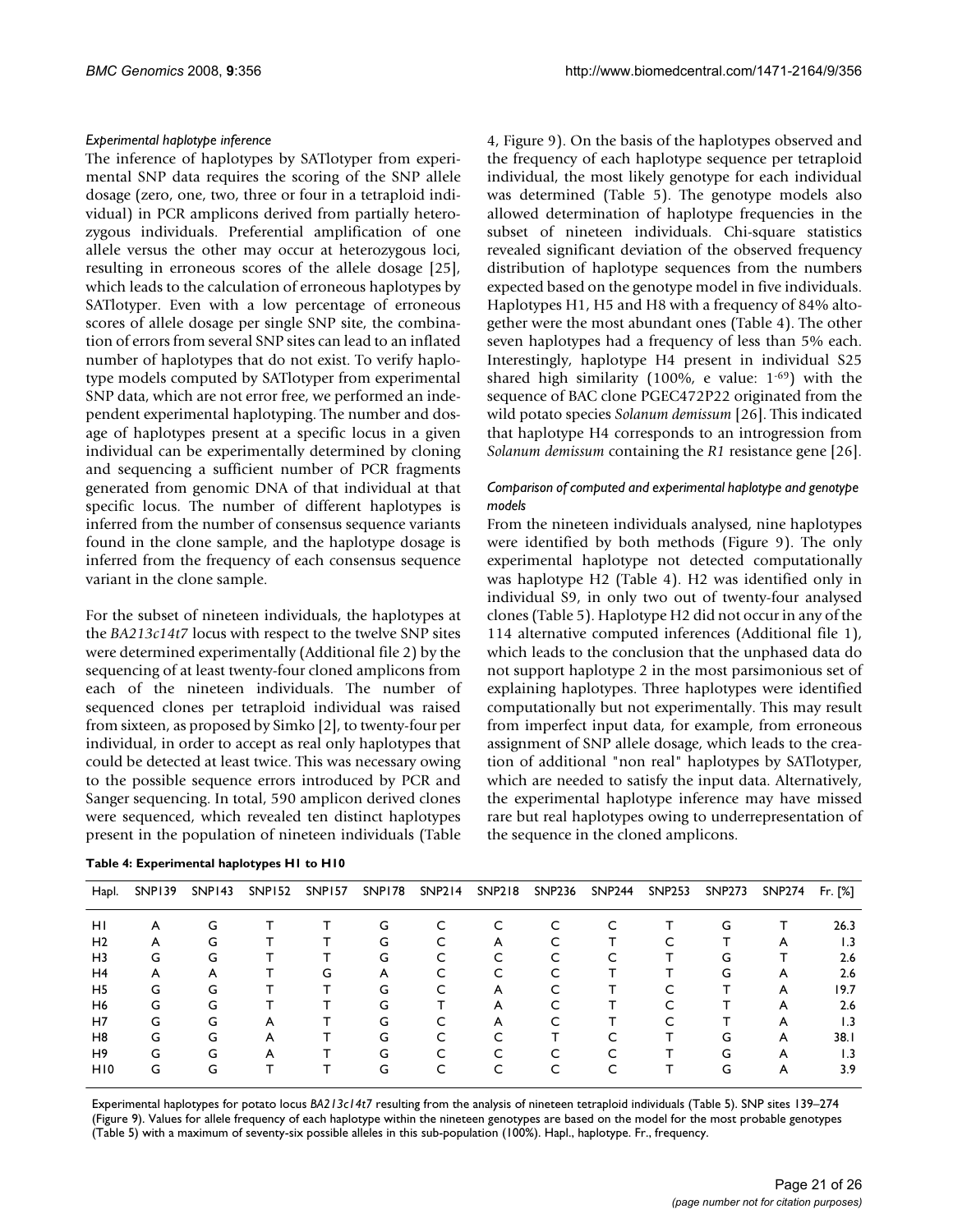| Individual  | HI | H <sub>2</sub> | H <sub>3</sub> | H <sub>4</sub> | H <sub>5</sub> | H <sub>6</sub> | H7             | H <sub>8</sub> | H <sub>9</sub> | H <sub>10</sub> | Genotype model | $\chi^2$ -value | p-value  |
|-------------|----|----------------|----------------|----------------|----------------|----------------|----------------|----------------|----------------|-----------------|----------------|-----------------|----------|
| S9          | 9  | 2              |                |                | 3              |                |                |                |                |                 | 1/1/2/5        | 8.25            | 0.02     |
| <b>S25</b>  |    |                |                | 21             |                |                |                | 27             |                |                 | 4/4/8/8        | 0.75            | 0.39     |
| <b>S50</b>  | 8  |                | 3              |                |                | 3              |                |                |                |                 | 1/1/3/6        | 6.00            | 0.05     |
| S73         | 18 |                |                |                |                |                |                | 4              |                |                 | 1/1/8/8        | 0.50            | 0.48     |
| <b>S83</b>  | 26 |                |                |                | $\frac{2}{7}$  |                |                |                |                |                 | 1/1/1/5        | 4.76            | 0.03     |
| <b>S89</b>  |    |                |                |                |                |                | $\overline{2}$ | 4              |                |                 | 8/8/5/7        | 3.26            | 0.20     |
| S93         |    |                |                |                |                |                |                | 26             |                |                 | 8/8/8/8        | 0               |          |
| BI          |    |                |                |                | 7              |                |                | 17             |                |                 | 8/8/8/5        | 0.22            | 0.64     |
| <b>B4</b>   |    |                |                |                | 4              |                |                | 9              |                |                 | 8/8/8/5        | 0.71            | 0.40     |
| <b>B26</b>  |    |                |                |                |                |                |                | 24             |                |                 |                | 0               |          |
| <b>B30</b>  |    |                |                |                | 79             |                |                |                |                |                 | 5/5/5/5        | $\mathbf 0$     |          |
| <b>B37</b>  | 7  |                |                |                |                |                |                | 16             |                |                 | 8/8/8/1        | 0.36            | 0.55     |
| <b>B43</b>  | 28 |                | $\overline{2}$ |                |                |                |                |                |                |                 | 1/1/1/3        | 5.38            | 0.02     |
| <b>B52</b>  | 9  |                |                |                |                |                |                | 4              |                |                 | 1/1/8/8        | 1.09 or 2.45    | 0.300.12 |
|             |    |                |                |                |                |                |                |                |                |                 | 1/8/8/8        |                 |          |
| <b>B63</b>  |    |                |                |                | 2              |                |                | 17             | $\overline{2}$ | 8               | 5/8/9/10       | 20.79           | 0.0001   |
| <b>B75</b>  |    |                |                |                | 2              |                |                | 9              |                | 13              | 10/10/5/8      | 4.25            | 0.12     |
| <b>B80</b>  | 10 |                |                |                | 12             |                |                |                |                |                 | 1/1/5/5        | 0.18            | 0.67     |
| <b>B86</b>  |    |                |                |                | 5              |                |                | 9              |                |                 | 8/8/8/5        | 0.22            | 0.64     |
| <b>B108</b> | 20 |                |                |                | 3              |                |                |                |                |                 | 1/1/1/5        | 1.75            | 0.19     |

**Table 5: Haplotypes found in nineteen tetraploid potato individuals and resulting genotype model**

For nineteen individuals, the number of clones obtained per individual for each of the ten haplotypes (Table 4) and the resulting genotype model are shown. For each genotype model, the goodness of fit (chi-square) and the p-values for the deviation of the number of observed clones from the expectation based on the genotype model are calculated. Genotype models which do not significantly deviate from the observed haplotype distribution are shown in bold (significance level: 5%). It is assumed that haplotype frequencies deviate  $\chi^2$  distributed from the genotype model, with # of different alleles -1 degrees of freedom. In the first row of Table 5, the  $\chi^2$ -value is calculated as follows:

 $\frac{1}{24}$   $\left(2(\frac{1}{2}\cdot 24-19)^2+4(\frac{1}{4}\cdot 24-2)^2+4(\frac{1}{4}\cdot 24-3)^2\right)=8.25$  . The p-value represents the probability of obtaining haplotype frequencies

at least as extreme as the observed ones, given that the genotype model (null hypothesis) is true.

The high concordance between the experimental results and the prediction is shown in Figure 11. Here, the bootstrapping score is compared with the experimentally determined frequency of the nine common haplotypes.

For the nineteen genotypes, we also compared the computed genotype inferences with the experimental ones (Figure 12). The minimal Hamming distance between a predicted genotype and the corresponding experimentally determined genotype was computed as described in Section "Implementation". For every genotype the correctness was derived from the Hamming distance as follows:

$$
100 \cdot \frac{48 - \text{minimal Hamming distance}}{48}.
$$
 (31)

Formula 31 is motivated analogously to Formula 30, except that the amount of noise is not known. As a result, the denominator represents the total number of nucleotides. As shown in Figure 12, we obtained for 80% of the genotypes a correctness of at least 90% when compared with the experimental data. For two individuals (B43, B4) the predicted and experimental haplotypes were exactly the same. For twelve of the nineteen individuals at least

three of the four predicted haplotypes were confirmed by the experimental data (Additional file 1, Table 5). The additional optimisation with regard to genotype inference according to Method 3 did not result in a further improvement of the Hamming distance and correctness between predicted and experimental phased genotypes for the nineteen individuals analysed.

#### **Discussion**

Existing approaches for inferring haplotypes from unphased SNP data are only applicable to biallelic and diploid species. This study therefore aimed at the development of an approach for calculating haplotypes in heterozygous polyploid species. Generalising the approach from [7], a Java based program was developed which formulates HIPP for the Boolean satisfiability problem. Instead of giving the constraints for combinatorial sub problems explicitly, SATlotyper generates constraints for summing such that the complexity decreases from exponential to polynomial for polyploid and polyallelic data sets. Other methods for summing based on the SAT approach have been described [17], which are possibly easier to solve by the SAT solver so that a future version of SATlotyper will be further optimised. SATlotyper is able to handle missing SNP information by omitting constraints for such sites so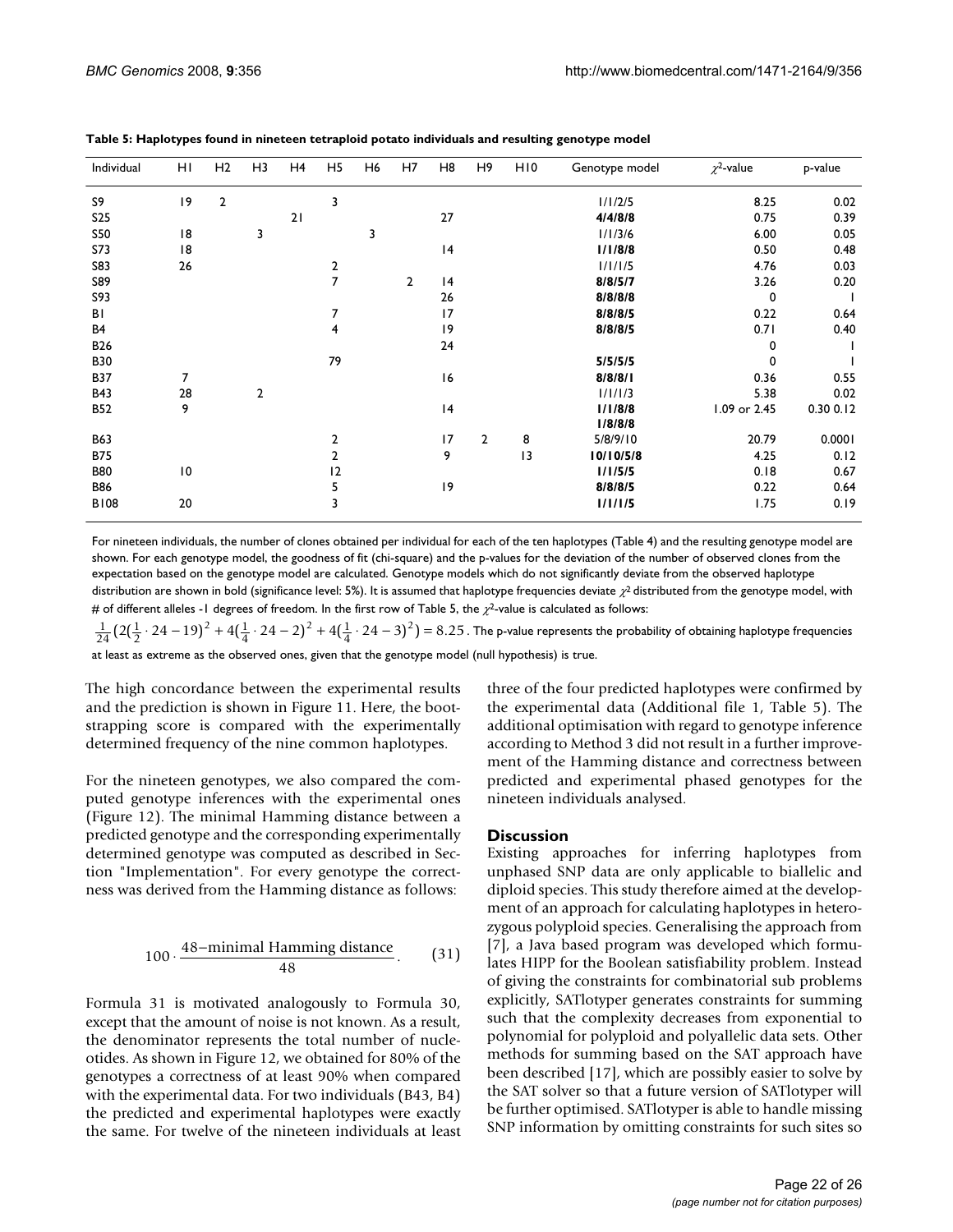

# Comparison of the experimental hapl **Figure 11** otype frequency with the bootstrapping score of the 9 common haplotypes

**Comparison of the experimental haplotype frequency with the bootstrapping score of the 9 common haplotypes**. The nine common haplotypes are taken from Figure 9. Haplotype frequency is drawn from Table 4. The bootstrapping score according to Additional file 1 is displayed in percent (100% corresponds to the sum of the bootstrapping scores of the nine common haplotypes). Haplotypes are valued and ordered according to bootstrapping scores.

that no unjustified assumptions about nucleotide frequencies have to be made.

For a given data set of unphased genotypes, it is possible by means of SATlotyper to calculate the first most parsimonious set of explaining haplotypes and corresponding phased genotypes (Method 1). One drawback of the parsimony approach is the sparsity of statistical information. A bootstrapping procedure can therefore be used to score haplotype inferences, in case there is more than one possible haplotype inference (Method 2). Since unphased genotypes can also have alternative inferences, it is possible to optimise the phased genotypes in respect to a most parsimonious set of haplotypes and the corresponding bootstrapping scores (Method 3). It is also possible to score the haplotypes without bootstrapping simply by their frequencies in the phased genotypes, which can be used for selecting the best haplotype inference in the case of alternative inferences and for performing an optimisation with regard to alternative genotype inferences (Method 4).

In this study, SATlotyper was tested and evaluated with simulated and experimental data sets of unphased SNP sites from tetraploid individuals. The different SATlotyper methods were compared with the simulated data (Figure 8). Prior to analysis, noise from 0% to 10% was added to

the data, to account for erroneous SNP scores in the input data.

Without noise all methods were able to predict the correct set of haplotypes which were used in the simulation (Figure 8). Compared with the original simulation, the haplotype compositions of the phased genotypes were close to the composition of the simulated genotypes (> 99% correctness). With noise added, Method 3 using bootstrapping and optimisation gave the best results (Figure 8). It is likely that the relatively small difference between Method 2 with bootstrapping and Method 1 without bootstrapping (Figure 8) can be explained by the simulation. Because the haplotypes are uniformly distributed, it is very likely that – even in case of noise – all original haplotypes are present in the first found haplotype inference. Thus, an analysis of different distributions of haplotypes in populations is still missing. In the case of real data we would expect a larger difference between the applications of Method 1 and Method 2.

The results obtained when Method 4 (Figure 8) was applied suggest that for some purposes it could be sufficient simply to score the haplotypes corresponding to their frequencies in the phased genotypes for optimising genotype inference. This suggests that data sets that are time consuming to infer can be optimized by Method 4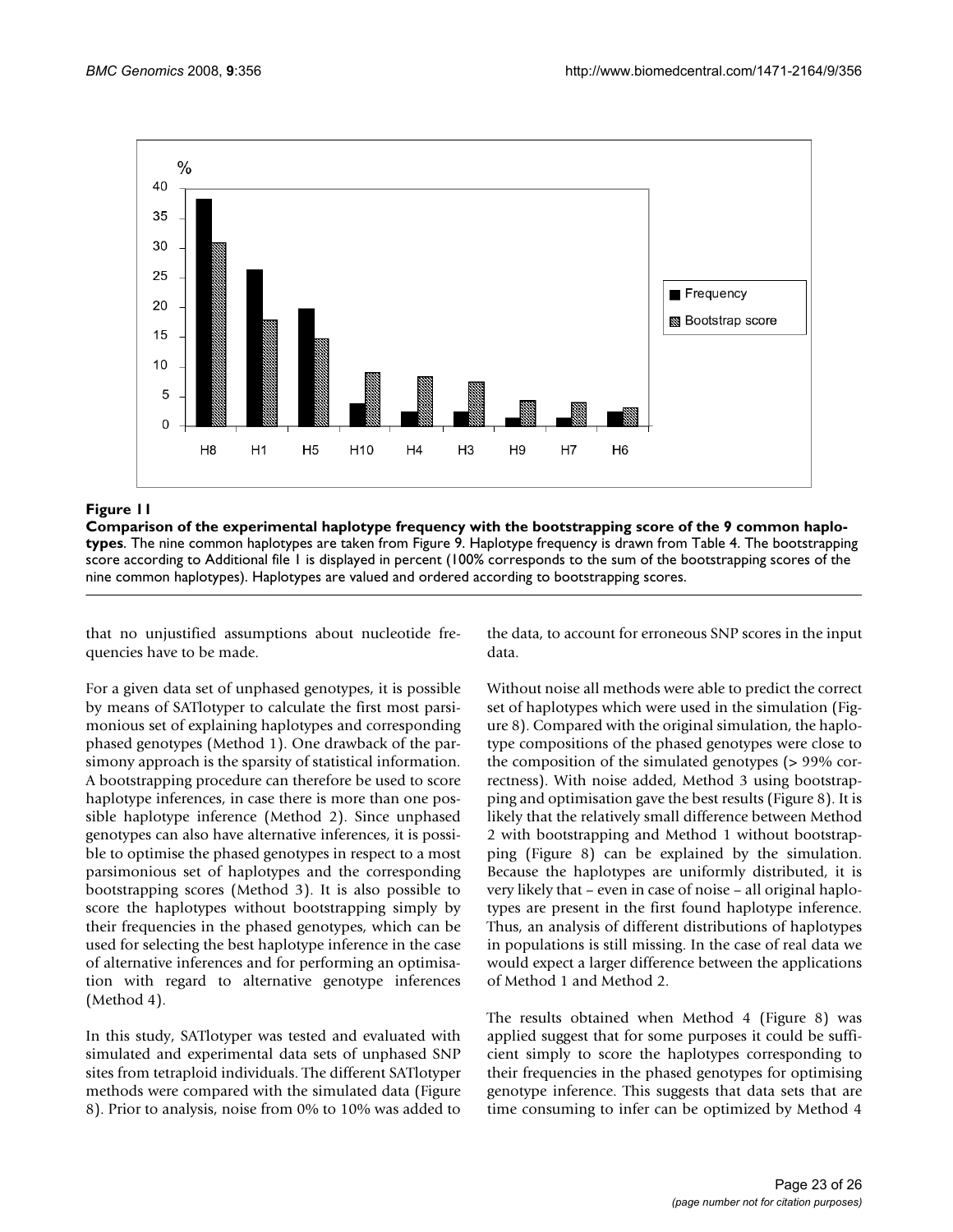

**Correctness of computed phased genotypes compared to the experimental result**. 100% is equivalent with the experimentally determined phased genotype. The correctness was calculated from the Hamming distance, as explained in the text. For individual B52 the experimental genotype model 1/1/8/8 (Table 5) was used for the comparison.

such that also time consuming bootstrapping can be omitted.

SATlotyper was also applied to an experimental data set of twelve unphased SNP markers, which were scored by sequencing of the amplicons of a 500 bp-region at potato locus *BA213c14t7*. As we have verified only one locus so far, it is not possible to make a firm conclusion how representative the data set of the *BA213c14t7* locus is. Some variation is expected between different loci with respect to the quality of an amplicon [2] for direct sequencing and whether the amplicon is representative for the genotype at the amplified locus. The performance of the approach was much higher with the experimental data than with simulated data. Nevertheless, the running time increased exponentially with the linearly increasing number of SNP sites (Figure 10).

In addition to performance, the quality of the prediction was evaluated by comparison of predicted haplotypes with experimental haplotypes that were determined by amplicon cloning and sequencing [2]. Unfortunately, the experimental validation of haplotypes is time consuming and expensive. Thus, only a subset of nineteen heterozygous unphased individuals was available for the direct comparison. Furthermore, it has to be taken into account that the evaluation of predicted haplotypes based on comparison with experimentally determined haplotypes is slightly restricted by the fact that the experimental haplotypes are not error-free. In this study, new insights were gained in the experimental set-up for haplotype inference in autotetraploid species by molecular cloning and sequencing of amplicons. In several cases, the observed frequency of amplicon sequences deviated from the expected frequency (0.25, 0.50 or 0.75). One reason could be a difference in the G/C-content of the alleles resulting in altered performances of the PCR-reaction [25,26].

Even slight differences in the initial PCR cycles are enhanced further on in the downstream reactions. This first comparison of computed with experimental haplotypes gave promising results: nine of the ten experimental haplotypes were also identified by SATlotyper prediction out of the sub-population of nineteen individuals (Figure 9). With respect to the phased genotypes, the SATlotyper analysis achieved a correctness of at least 90% (for 80% of the individuals) compared with the experimental result (Figure 12). With the exception of Method 1, all SATlotyper methods gave similar results with this data set.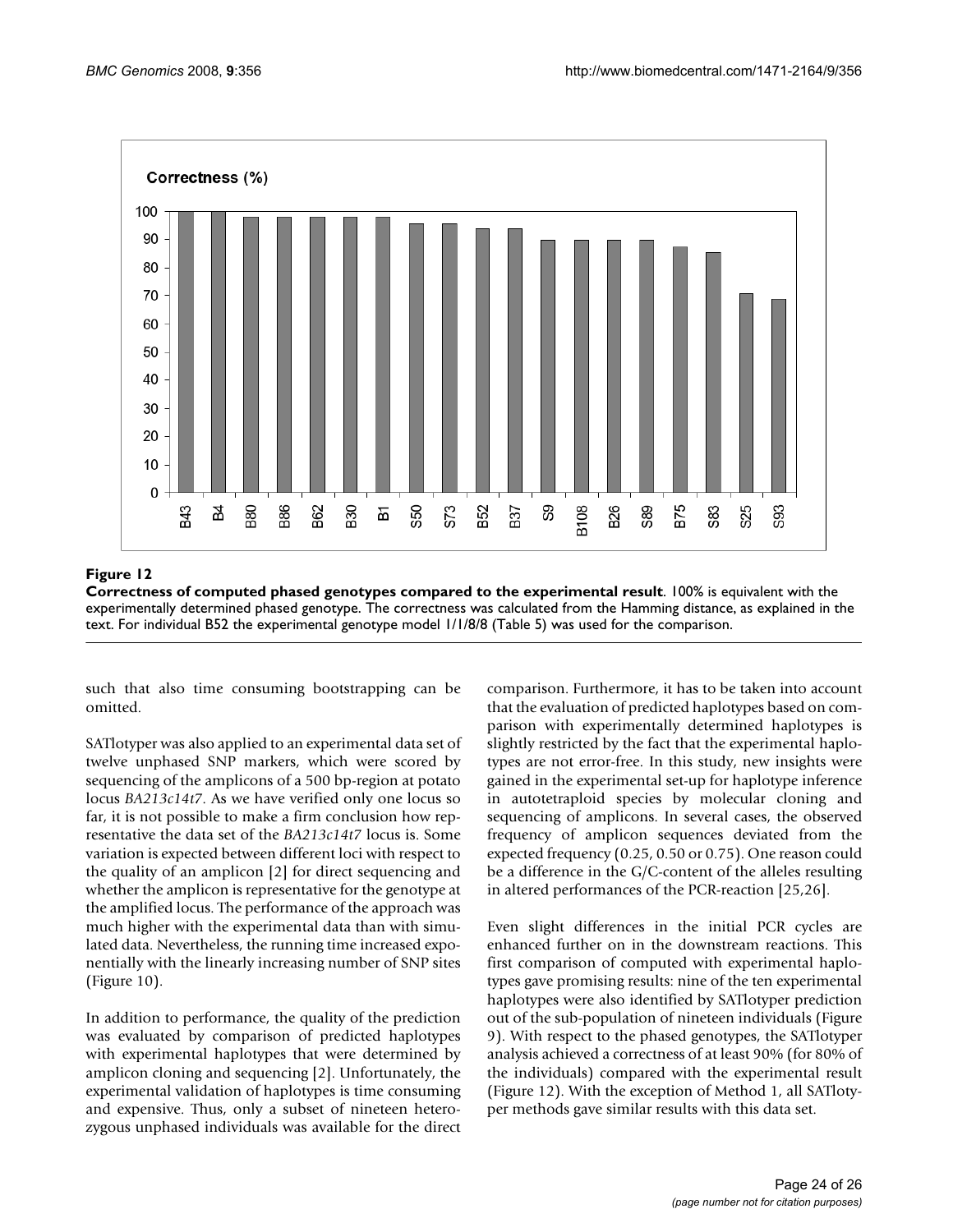# **Conclusion**

The study demonstrates that HIPP can efficiently be solved for data sets of unphased SNP sites from heterozygous polyploids by a generalisation of the SAT approach from [7]. Our results are encouraging for the future application and further development of SATlotyper. Existing or newly generated unphased SNP data can be analysed by SATlotyper to infer haplotypes. Haplotype information can be used instead of individual SNP sites in association mapping that exploits the biodiversity in existing cultivars and breeding lines [2]. Compared with methods based on individual SNP sites, the haplotype mapping method significantly improves the power and robustness of gene mapping techniques [27] as there are fewer haplotypes than SNP sites [2].

#### **Availability and requirements**

SATlotyper was developed in the scope of GABI (Genome analysis of the plant biological system) projects and can be downloaded from the SATlotyper project page [28] of GabiPD, The GABI Primary Database [29]. The software is distributed as a Java JAR file and requires Java Runtime Environment 1.5.0 or higher. For the user's convenience, the downloadable archive contains statically linked versions of MiniSat [11,12] and MiraXT [13]. The software is accessed from command line. Under UNIX like systems the program runs out of the box with MiniSat [11,12], MiraXT [13] and the Sat4J solver [14]. Users with Microsoft® Windows are restricted on running the Sat4J solver. SATlotyper is freeware for scientific use and is distributed under the SATlotyper licence, which is also included in the downloadable package.

#### **Authors' contributions**

JN developed and implemented SATlotyper, performed all computational haplotype inferences and wrote most of the paper together with BK. GG performed the experimental haplotyping and participated in writing. RB contributed to the design and the implementation of SATlotyper. SD and CG initiated the prediction of haplotypes for potato and provided ideas. UA generated the SNP data and initially supervised the experimental part of the study together with CG, who also provided ideas for the development of SATlotyper and participated in writing. JS initiated the development of SATlotyper based on the SAT approach, he supervised and co-ordinated with BK the computational part of the study. BK also compared the results of computational and experimental haplotypings and co-ordinated the study. All authors read, edited and approved the final manuscript.

# **Additional material**

#### **Additional file 1**

*Computational haplotype inference – XML output of SATlotyper. The XML output of SATlotyper is based on the treelike structure of the result. The root of the tree is marked by the <*result*> tag. The next level in the tree consists of the original input data (<*source*>), the scored haplotype (<*haplotype*>) list derived by bootstrapping (<*bootstrapping*>) and the calculated alternative inferences of the unphased input data (<*haplotypings*>). The haplotypings branch contains at least one inference of the original input data (<*haplotyping*>) with the corresponding most parsimonious set of haplotypes (<*haplotypes*>) and phased genotypes (<*genotypes*>) as subelements where a genotype (<*genotype*>) contains the ploidy-specific number of inferred haplotypes.* Click here for file

[\[http://www.biomedcentral.com/content/supplementary/1471-](http://www.biomedcentral.com/content/supplementary/1471-2164-9-356-S1.xml) 2164-9-356-S1.xml]

# **Additional file 2**

*Experimental methods. This file describes the experimental methods used for (i) the generation of unphased SNP data from tetraploid potato individuals and (ii) the analysis of haplotype inference by amplicon cloning and sequencing.*

Click here for file

[\[http://www.biomedcentral.com/content/supplementary/1471-](http://www.biomedcentral.com/content/supplementary/1471-2164-9-356-S2.pdf) 2164-9-356-S2.pdf]

# **Acknowledgements**

We are very grateful to the potato breeding companies Saka-Ragis, Windeby, Germany, and Böhm-Nordkartoffel Agrarproduktion, Ebstorf, Germany, who kindly provided the analysed potato individuals. We thank Prof. Knut Reinert, Axel Nagel, Zoran Nikoloski, Liam Childs and Stefanie Hartmann for helpful discussions. This study was supported by grants from the German Federal Ministry of Education and Research (BMBF grants 0313112, 0313114A, 0315046), by the Max-Planck-Society and the former RZPD.

#### **References**

- 1. Ching A, Caldwell KS, Jung M, Dolan M, Smith OS, Tingey S, Morgante M, Rafalsk AJ: **[SNP frequency, haplotype structure and linkage](http://www.ncbi.nlm.nih.gov/entrez/query.fcgi?cmd=Retrieve&db=PubMed&dopt=Abstract&list_uids=12366868) [disequilibrium in elite maize inbred lines.](http://www.ncbi.nlm.nih.gov/entrez/query.fcgi?cmd=Retrieve&db=PubMed&dopt=Abstract&list_uids=12366868)** *BMC Genetics* 2002, **3:**19.
- 2. Simko I: **[One potato, two potato: haplotype association map](http://www.ncbi.nlm.nih.gov/entrez/query.fcgi?cmd=Retrieve&db=PubMed&dopt=Abstract&list_uids=15337494)[ping in autotetraploids.](http://www.ncbi.nlm.nih.gov/entrez/query.fcgi?cmd=Retrieve&db=PubMed&dopt=Abstract&list_uids=15337494)** *Trends in Plant Science* 2004, **9(9):**441-448.
- 3. Salem RM, Wessel J, Schork NJ: **[A comprehensive literature](http://www.ncbi.nlm.nih.gov/entrez/query.fcgi?cmd=Retrieve&db=PubMed&dopt=Abstract&list_uids=15814067) [review of haplotyping software and methods for use with](http://www.ncbi.nlm.nih.gov/entrez/query.fcgi?cmd=Retrieve&db=PubMed&dopt=Abstract&list_uids=15814067) [unrelated individuals.](http://www.ncbi.nlm.nih.gov/entrez/query.fcgi?cmd=Retrieve&db=PubMed&dopt=Abstract&list_uids=15814067)** *Human Genomics* 2005, **2:**39-66.
- 4. Vaughan DA, Balazs E, Heslop-Harrison JS: **[From crop domestica](http://www.ncbi.nlm.nih.gov/entrez/query.fcgi?cmd=Retrieve&db=PubMed&dopt=Abstract&list_uids=17940074)**[tion to super-domestication.](http://www.ncbi.nlm.nih.gov/entrez/query.fcgi?cmd=Retrieve&db=PubMed&dopt=Abstract&list_uids=17940074) **100(5):**893-901.
- 5. Gusfield D: **Haplotype inference by Pure Parsimony.** *Proceedings of the 14th annual Symposium on Combinatorial Pattern Matching* 2003:144-155.
- 6. Cook SA: **The complexity of theorem-proving procedures.** *Proceedings of the third annual ACM symposium on Theory of computing* 1971:151-158.
- 7. Lynce I, Marques-Silva JP: **Efficient haplotype inference with Boolean Satisfiability.** *National Conference on Artificial Intelligence (AAAI)* 2006.
- 8. Lynce I, Marques-Silva JP: **Breaking symmetries in SAT matrix models.** In *Theory and Applications of Satisfiability Testing – SAT Volume 4501 of Lecture Notes in Computer Science* Edited by: Marques-Silva JP, Sakallah K. Springer Berlin/Heidelberg; 2007:22-27.